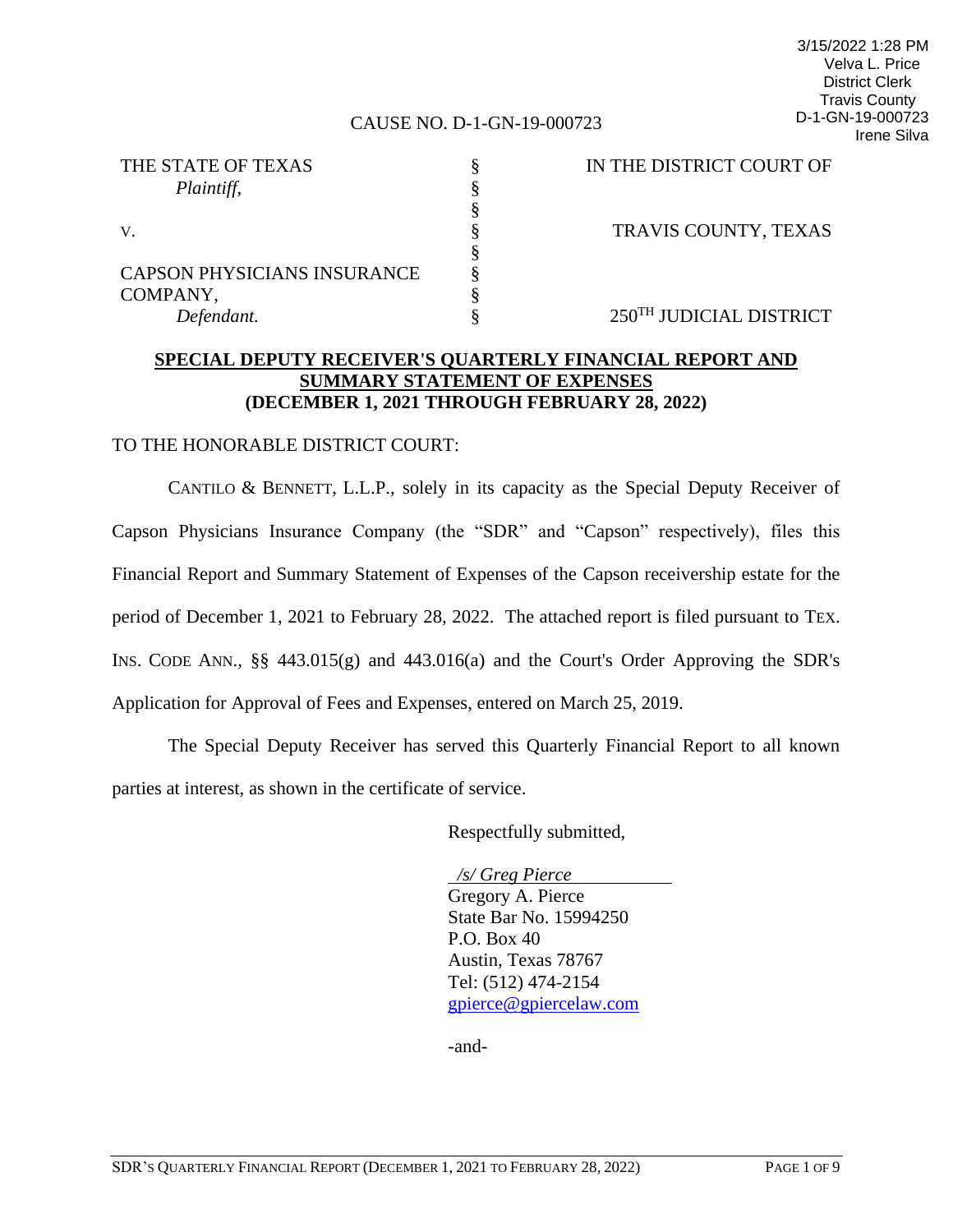Christopher Fuller State Bar No. 07515500 FULLER LAW GROUP 4612 Ridge Oak Drive Austin, Texas 78731 Telephone: (512) 470-9544 [cfuller@fullerlaw.org](mailto:cfuller@fullerlaw.org)

**Attorneys for CANTILO & BENNETT, LLP, Special Deputy Receiver of Capson Physicians Insurance Company**

## **CERTIFICATE OF SERVICE**

I certify that on March 15, 2022, a true and correct copy of the foregoing *Special Deputy Receiver's Quarterly Financial Report and Summary Statement of Expenses (December 1, 2021 to February 28, 2022)* was served pursuant to the Order of Reference to Master, the Texas Rules of Civil Procedure and TEX.INS.CODE 443.007(d) on the following by email, except as specifically otherwise noted.

*Via Email:* [specialmasterclerk@tdi.texas.gov](mailto:specialmasterclerk@tdi.texas.gov) Special Master's Clerk Rehabilitation & Liquidation Oversight TEXAS DEPARTMENT OF INSURANCE PO Box 149104 Austin, TX 78714-9104

*Via Email*: [John.Alexander@tdi.texas.gov](mailto:John.Alexander@tdi.texas.gov)

John Alexander Rehabilitation & Liquidation Oversight TEXAS DEPARTMENT OF INSURANCE P.O. Box 149104 Austin, TX 78714-9104

*Via Email*: [Liz.Solka@tdi.texas.gov](mailto:Liz.Solka@tdi.texas.gov) Liz Solka TEXAS DEPARTMENT OF INSURANCE P.O. Box 149104 Austin, TX 78714-9104

*Via e-Service:* [Brian.Riewe@tdi.texas.gov](mailto:Brian.Riewe@tdi.texas.gov) Brian Riewe TEXAS DEPARTMENT OF INSURANCE PO Box 149104 Austin, TX 78714-9104

#### *Via Email:* [kathy.gartner@tdi.texas.gov](mailto:kathy.gartner@tdi.texas.gov)

Kathy Gartner Rehabilitation & Liquidation Oversight TEXAS DEPARTMENT OF INSURANCE P.O. Box 149104 Austin, TX 78714-9104

*Via e-Service:* [joshua.godbey@oag.texas.gov](mailto:Kaitlyn.Yost@oag.texas.gov) Joshua R. Godbey Assistant Attorney General Financial Litigation Division OFFICE OF THE TEXAS ATTORNEY GENERAL P.O. Box 12548 Austin, TX 78711-2548 Fax: (512) 477-2348 *Counsel for Plaintiff State of Texas*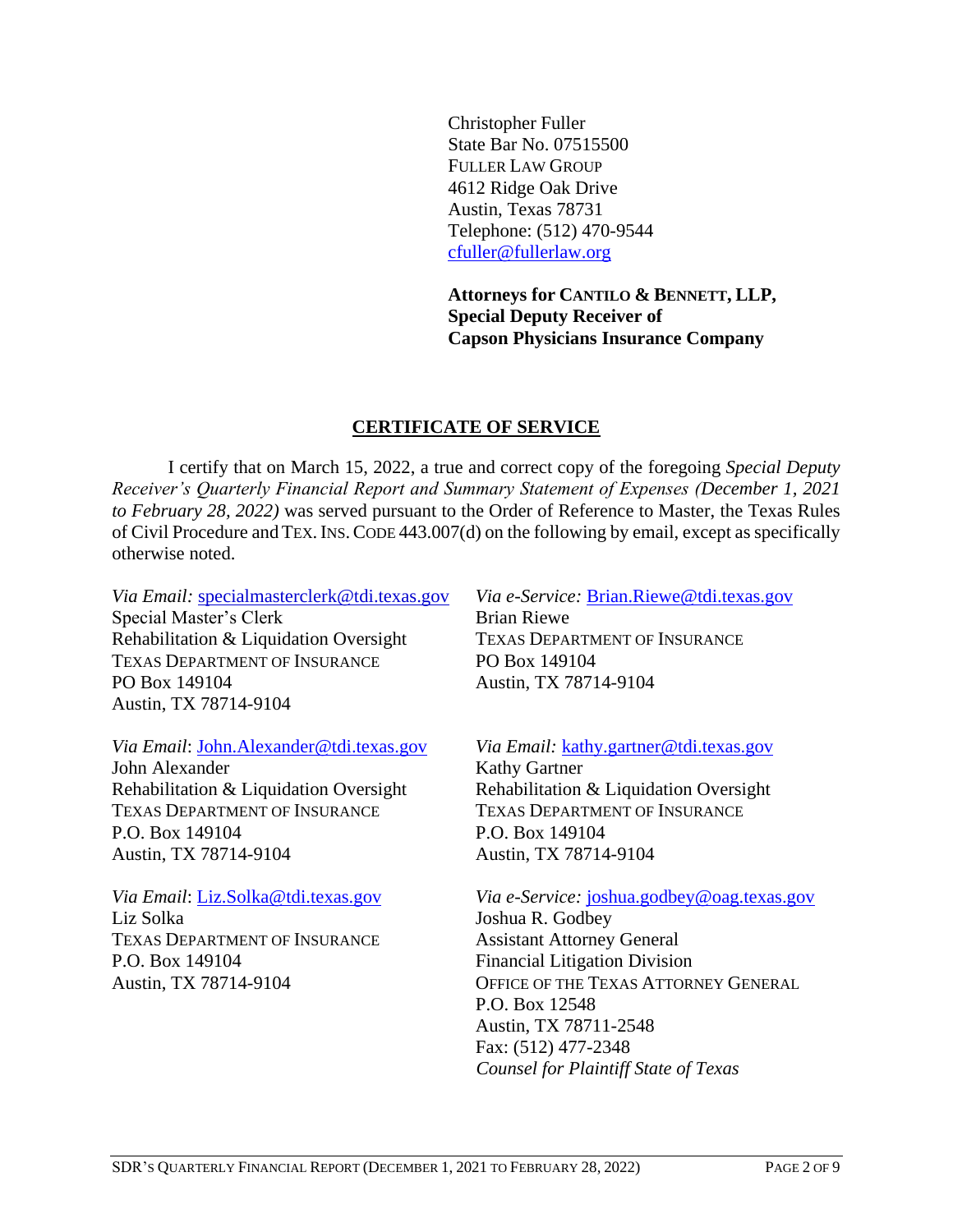#### *Via e-Service:* [jthompson@thompsoncoe.com](javascript:mailTo(%22jthompson@thompsoncoe.com%22))

Jay A. Thompson THOMPSON COE 701 Brazos, Suite 1500 Austin, TX 78701

*Via Email:*

[Ryan.Donaldson@insurance.alabama.gov](mailto:Ryan.Donaldson@insurance.alabama.gov) Ryan Donaldson Chief Receiver ALABAMA DEPARTMENT OF INSURANCE P.O. Box 303353 Montgomery, AL 36130-3353

## *Via Email:* [david.phifer@alaska.gov](mailto:david.phifer@alaska.gov)

David Phifer Chief Financial Examiner ALASKA DIVISION OF INSURANCE Robert B. Atwood Building 550 W. 7th Ave., Ste 1560 Anchorage, AK 99501-3567

#### *Via Email:* [LNestor@azinsurance.gov](mailto:LNestor@azinsurance.gov)

Lori Nestor Executive Director ARIZONA INSURANCE GUARANTY FUNDS 1110 West Washington, Suite 270 Phoenix, AZ 85007

*Via Email:* [michelle.mathis@dc.gov](mailto:michelle.mathis@dc.gov) Michelle Mathis DISTRICT OF COLOMBIA DEPARTMENT OF INSURANCE, SECURITIES AND BANKING 1050 First Street, NE, 801 Washington, DC 20002

*Via e-Service:* [eburbach@foley.com](mailto:eburbach@foley.com) *Via e-Service:* [kyelkin@foley.com](mailto:kyelkin@foley.com) *Via e-Service:* [nbeaird@foley.com](mailto:nbeaird@foley.com) Edward D. Burbach Kimberly A. Yelkin FOLEY LARDNER LLP 600 Congress Avenue, Ste 3000 Austin, TX 78701 *Counsel for Granite State Insurance Company*

## *Via Email:* [alentine@alaiga.com](mailto:alentine@alaiga.com)

Andrea Lentine Executive Director ALABAMA INSURANCE GUARANTY ASSOCIATION 2020 Canyon Road, Suite 200 Birmingham, AL 35216

## *Via Email:* [sdaniels@nadj.com](mailto:sdaniels@nadj.com)

Susan Daniels Fund Administrator ALASKA INSURANCE GUARANTY ASSOCIATION C/O NORTHERN ADJUSTERS, INC. 1401 Rudakoff Circle, Suite 100 Anchorage, AK 99508

#### *Via Email:* [Steve.Uhrynowycz@arkansas.gov](mailto:Steve.Uhrynowycz@arkansas.gov)

Steve Uhrynowycz, Deputy Receiver ARKANSAS INSURANCE DEPARTMENT ARKANSAS PROPERTY & CASUALTY GUARANTY FUND 1023 West Capitol Avenue Little Rock, AR 72201

## *Via Email:* [blaw@gfms.org](mailto:blaw@gfms.org)

Barbara Law GUARANTY FUND MANAGEMENT SERVICES One Bowdoin Square Boston, MA 02114-2916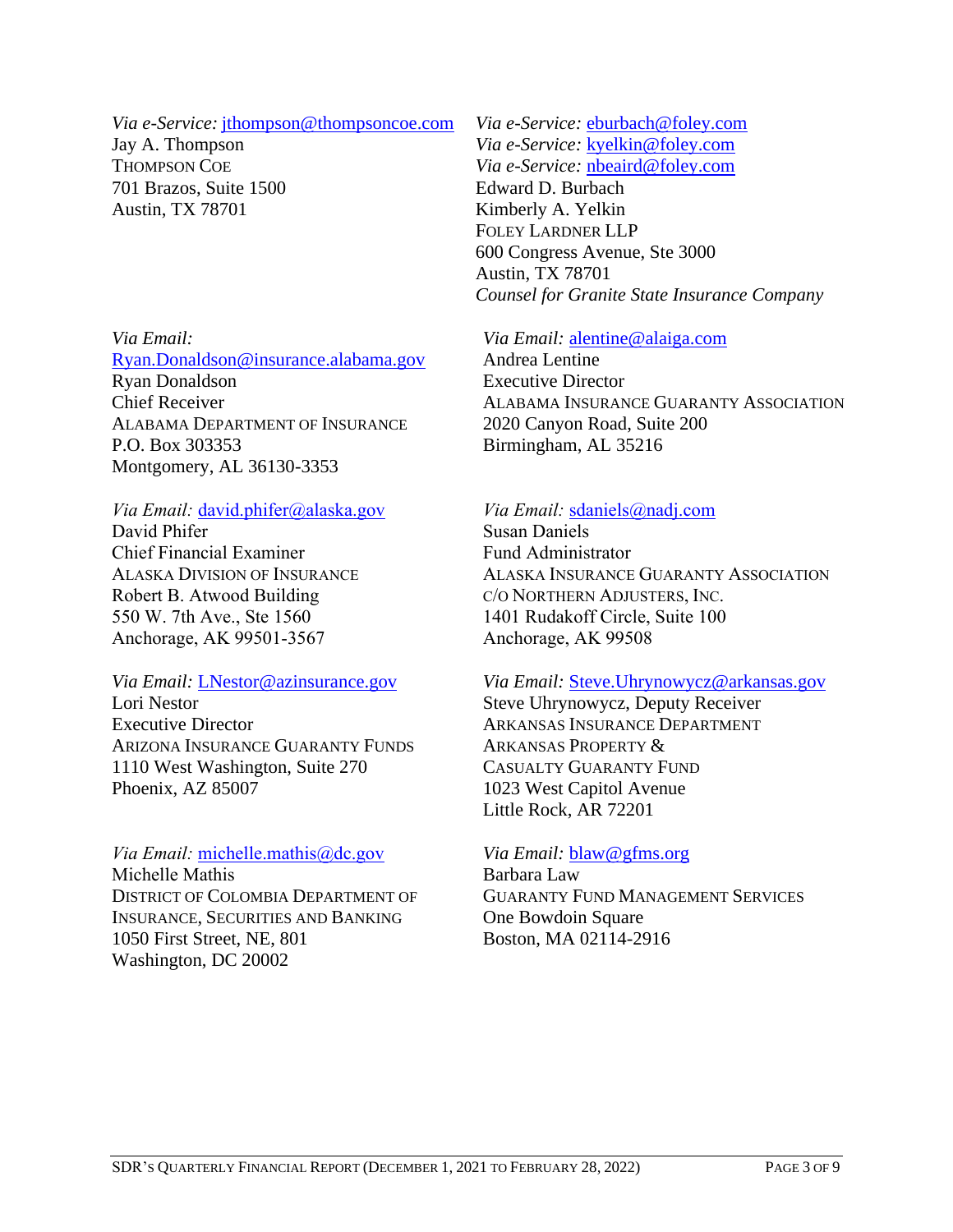## *Via Email:* [Kim.Cross@iid.iowa.gov](mailto:Kim.Cross@iid.iowa.gov) Kim Cross IOWA INSURANCE DIVISION 330 Maple St.

Des Moines, IA 50319-0065

## *Via Email:* [eric.fletcher@doi.idaho.gov](mailto:eric.fletcher@doi.idaho.gov) Eric Fletcher IDAHO DEPARTMENT OF INSURANCE P.O. Box 83720 Boise, ID 83720-0043

### *Via Email:* [marcy.savage@illinois.gov](mailto:marcy.savage@illinois.gov) Marcy Savage Assistant Deputy Director of Corporate ILLINOIS DEPARTMENT OF INSURANCE 222 Merchandise Mart Plaza, Suite 960 Chicago, IL 60654

# *Via Email:* [Liz@in-solv.com](mailto:Liz@in-solv.com)

Elizabeth Lovette INDIANA DEPARTMENT OF INSURANCE 311 West Washington St. Indianapolis, IN 46204-2787

# *Via Email:* [Sharron.Burton@ky.gov](mailto:Sharron.Burton@ky.gov)

Sharron Burton General Counsel KENTUCKY OFFICE OF INSURANCE 215 W. Main St. Frankfort, KY 40601

# *Via Email:* [walt.corey@ldi.la.gov](mailto:walt.corey@ldi.la.gov)

Walter Corey LOUISIANA DEPARTMENT OF INSURANCE P.O. Box 94214 Baton Rouge, LA 70802

# *Via Email:*[augspurger.steven@bradshawlaw.com](mailto:augspurger.steven@bradshawlaw.com)

Steven Augspurger General Counsel IOWA INSURANCE GUARANTY ASSOCIATION 801 Grand Avenue, Suite 3700 Des Moines, IA 50309-8004

# *Via Email:* [canderson@wgfs.org](mailto:canderson@wgfs.org)

Chad Anderson President IDAHO INSURANCE GUARANTY ASSOCIATION C/O WESTERN GUARANTY FUND SERVICES 1720 S Bellaire Street, #408 Denver, WA 80222

## *Via Email:* [tschotke@iigf.org](mailto:tschotke@iigf.org)

Tim Schotke Executive Director ILLINOIS INSURANCE GUARANTY FUND 150 South Wacker Drive, Suite 2970 Chicago, IL 60606

# *Via Email:* [abarbera@quadassoc.org](mailto:abarbera@quadassoc.org)

Amanda Barbera Executive Director INDIANA INSURANCE GUARANTY ASSOCIATION 251 East Ohio Street, Suite 1070 Indianapolis, IN 46204-2143

## *Via Email:*

[scott.webster@kyinsuranceguaranty.com](mailto:scott.webster@kyinsuranceguaranty.com)

A. Scott Webster Executive Director KENTUCKY INSURANCE GUARANTY ASSOCIATION 10605 Shelbyville Road, Suite 101 Louisville, KY 40223

# *Via Email:* [jwells@laiga.org](mailto:jwells@laiga.org)

John Wells Director of Operations & Logistics LOUISIANA INSURANCE GUARANTY ASSOCIATION 2142 Quail Run Drive Baton Rouge, LA 70808-4126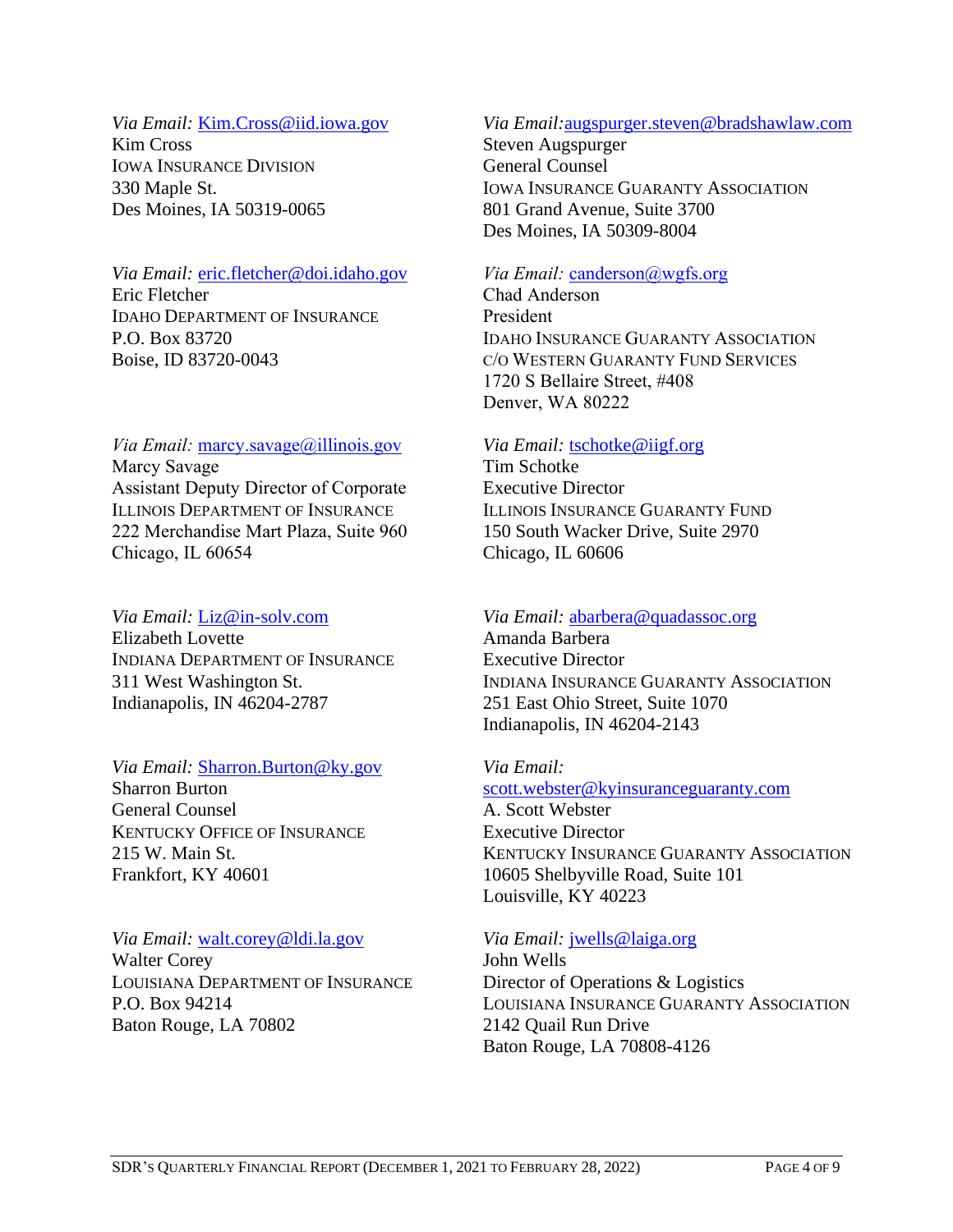## *Via Email:* [lynn.beckner@maryland.gov](mailto:lynn.beckner@maryland.gov)

Lynn Beckner Chief Financial Analyst MARYLAND INSURANCE ADMINISTRATION 200 St. Paul Place, Suite 2700 Baltimore, MD 21202

#### *Via Email:* [shelley.forrest@insurance.mo.gov](mailto:shelley.forrest@insurance.mo.gov)

Shelley Forrest Receivership Counsel, Legal Section MISSOURI DEPARTMENT OF INSURANCE, FINANCIAL INSTITUTIONS & PROF. REGISTRATION GUARANTY ASSOCIATION PO Box 690 Jefferson City, MO 65102-0690

#### *Via Email:* [donna.whitley@mid.state.ms.us](mailto:donna.whitley@mid.state.ms.us)

Donna Whitley MISSISSIPPI DEPARTMENT OF INSURANCE 501 North West St Jackson, MS 39201

#### *Via Email:* [smatthews@mt.gov](mailto:smatthews@mt.gov)

Steve Matthews Insurance Division MONTANA STATE AUDITOR'S OFFICE 840 Helena Ave. Helena, MT 59601

#### *Via Email:* [mattfischer@nd.gov](mailto:mattfischer@nd.gov)

Matt Fischer NORTH DAKOTA INSURANCE DEPARTMENT 600 E. Boulevard Ave. Bismarck, ND 58505

# *Via Email:* [peg.jasa@nebraska.gov](mailto:peg.jasa@nebraska.gov)

Peggy Jasa NEBRASKA DEPARTMENT OF INSURANCE 941 "O" Street, Suite 400 Lincoln, NE 68508-3639

#### *Via Email:* [dprice@pcigc.com](mailto:dprice@pcigc.com)

Deborah Price, Acting President MARYLAND PROPERTY & CASUALTY INSURANCE GUARANTY CORPORATION 305 Washington Avenue, Suite 600 Towson, MD 21204-4715

## *Via Email:* [tkopp@mo-iga.org](mailto:tkopp@mo-iga.org)

Tamara Kopp Executive Director MISSOURI PROPERTY & CASUALTY INSURANCE 994 Diamond Ridge, Suite 102 Jefferson City, MO 65109

## *Via Email:* [arussell@msiga.net](mailto:arussell@msiga.net)

Arthur Russell Executive Director MISSISSIPPI INSURANCE GUARANTY ASSOCIATION 713 South Pear Orchard Road, Ste 200 Ridgeland, MS 39157

## *Via Email:* [canderson@wgfs.org](mailto:canderson@wgfs.org)

Chad Anderson President MONTANA INSURANCE GUARANTY ASSOCIATION C/O WESTERN GUARANTY FUND SERVICES 1720 S Bellaire Street, #408 Denver, WA 80222

#### *Via Email:* [jsc46@bis.midco.net](mailto:jsc46@bis.midco.net)

Jeffry J. Cahill Managing Secretary NORTH DAKOTA INSURANCE GUARANTY **ASSOCIATION** P.O. Box 2634 Bismarck, ND 58502-2634

## *Via Email:* [ldf3436p@aol.com](mailto:ldf3436p@aol.com)

L. Dean Fletcher Administrator NEBRASKA PROPERTY & LIABILITY INSURANCE GUARANTY ASSOCIATION P.O. Box 57006, Station C Lincoln, NE 68505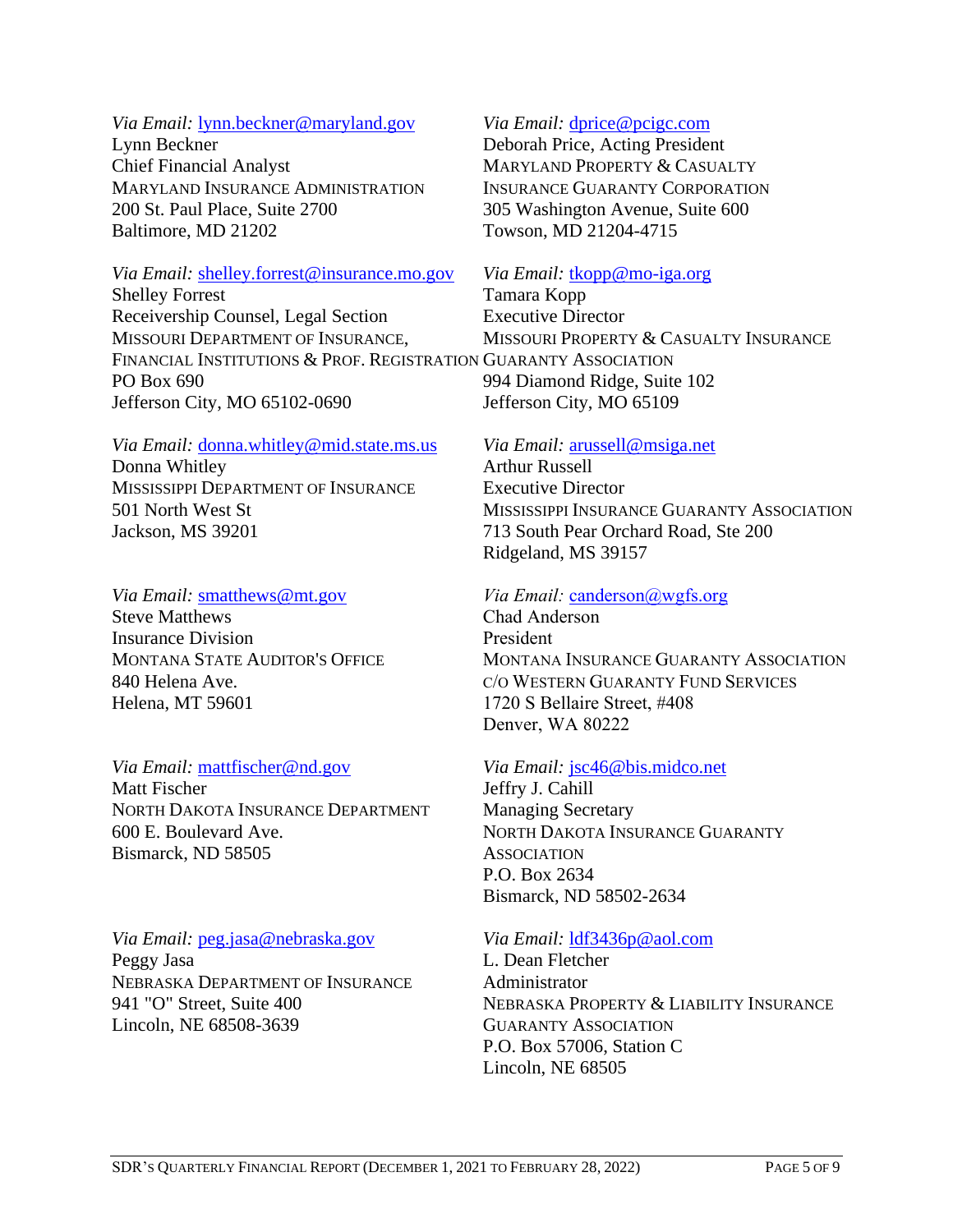## *Via Email:* [mickey.vancuren@state.nm.us](mailto:mickey.vancuren@state.nm.us)

Mickey VanCuren Deputy Superintendent NEW MEXICO INSURANCE DIVISION P.O. Box 1269 Santa Fe, NM 87504-1269

*Via Email:* [finances@doi.nv.gov](mailto:finances@doi.nv.gov) NEVADA DIVISION OF INSURANCE 1818 E. College Pkwy., Suite 103 Carson City, NV 89706

*Via Email:* [kelley.callahan@oid.ok.gov](mailto:kelley.callahan@oid.ok.gov) Kelley Callahan Asst. General Counsel OKLAHOMA DEPARTMENT OF INSURANCE 2401 N.W. 23rd, Suite 28 Oklahoma City, OK 73152-3408

#### *Via Email:* [ryan.w.keeling@oregon.gov](mailto:ryan.w.keeling@oregon.gov) Ryan Keeling Manager/Chief Examiner OREGON DIVISION OF INSURANCE PO Box 14480 Salem, OR 97309-0405

# *Via Email:* [c-cmcdonal@pa.gov](mailto:c-cmcdonal@pa.gov)

Crystal McDonald Liquidations Project Dir. PENNSYLVANIA DEPARTMENT OF INSURANCE 901 North 7th Street Harrisburg, PA 17102

# *Via Email:* [debbiel@integriongroup.com](mailto:debbiel@integriongroup.com)

*Via Email:* [sharil@integriongroup.com](mailto:sharil@integriongroup.com) Debbie Luera Executive Director Shari Lucero NEW MEXICO INSURANCE GUARANTY ASSOCIATION / INTEGRION GROUP P.O. Box 27815 Albuquerque, NM 87125

## *Via Email:* [bgilbert@niga-pc.org](mailto:bgilbert@niga-pc.org)

Bruce W. Gilbert Executive Director NEVADA INSURANCE GUARANTY ASSOCIATION 3821 West Charleston Boulevard, Suite 100 Las Vegas, NV 89102-1859

## *Via Email:* [jcannon@opciga.org](mailto:jcannon@opciga.org)

Jesica Cannon Accounting Administrator OKLAHOMA PROPERTY & CASUALTY INSURANCE GUARANTY ASSOCIATION 2601 Northwest Expressway, Suite 330E Oklahoma City, OK 73112

#### *Via Email:* cbazant@oregoniga.org

Cathy Braughton-Bazant Administrator OREGON INSURANCE GUARANTY ASSOCIATION 10700 Southwest Beaverton Hwy, Suite 426 Beaverton, OR 97005

# *Via Email:* [rbauso@ppciga.org](mailto:sperrone@ppciga.org)

Raymond Bauso Executive Director PENNSYLVANIA PROPERTY & CASUALTY INSURANCE GUARANTY ASSOCIATION One Penn Center, Suite 1850 1617 John F. Kennedy Boulevard Philadelphia, PA 19103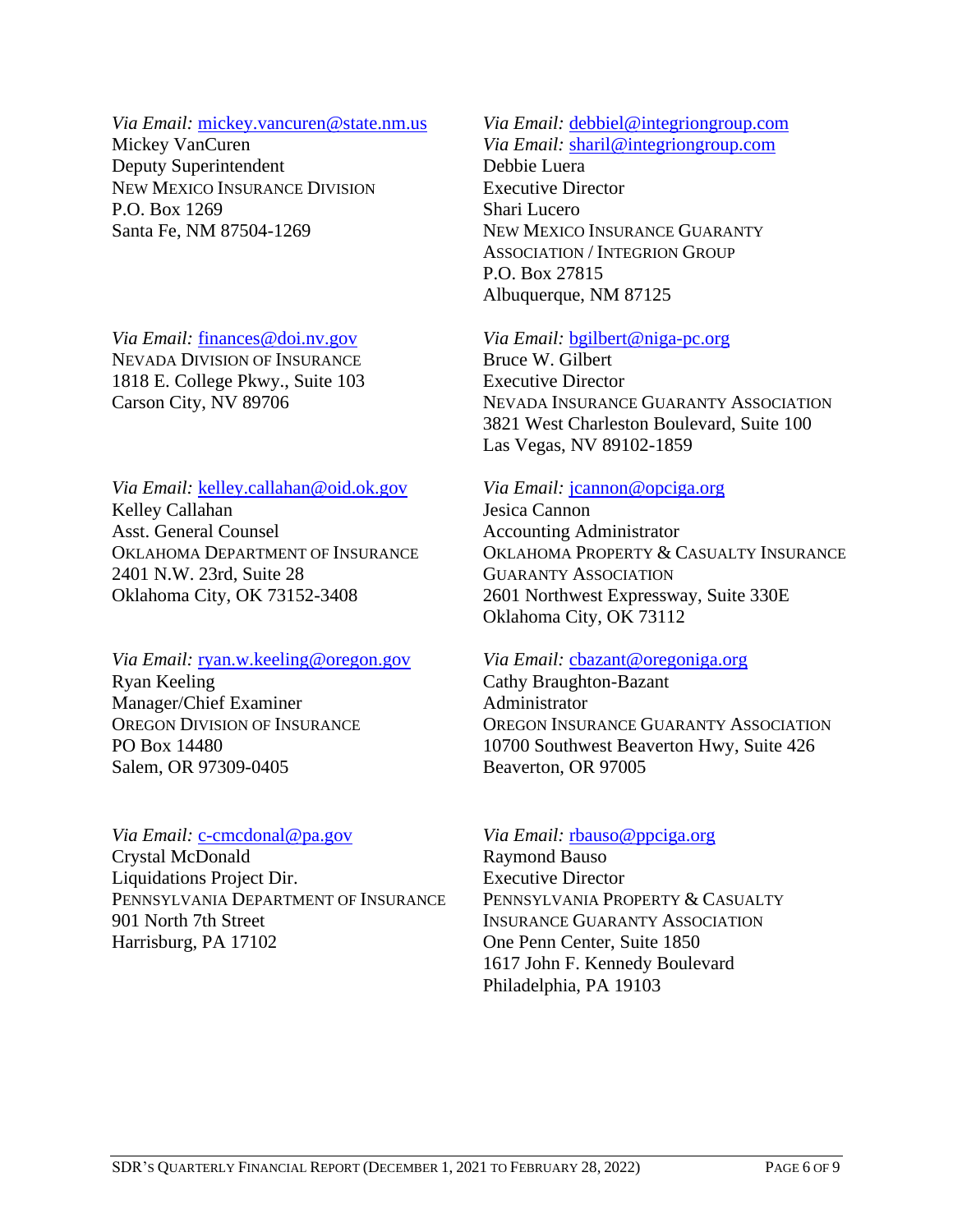#### *Via Email:* [Johanna.Nickelson@state.sd.us](mailto:Johanna.Nickelson@state.sd.us)

Johanna Nickelson SOUTH DAKOTA DIVISION OF INSURANCE 445 East Capitol Avenue Pierre, SD 57501

## *Via Email:* [bill.huddleston@tn.gov](mailto:bill.huddleston@tn.gov)

Bill Huddleston Insurance Division TENNESSEE DEPARTMENT OF COMMERCE AND INSURANCE 500 James Robertson Pkwy., 4th Fl. Nashville, TN 37243

## *Via Email*: [AWalker@tpciga.org](mailto:AWalker@tpciga.org)

*Via Email:* Slang@tpciga.org Amber A. Walker Sara Lang TEXAS PROPERTY CASUALTY INSURANCE GUARANTY ASSOCIATION 9120 Burnet Road Austin, TX 78758

#### *Via Email:* [MelanieA@oic.wa.gov](mailto:dough@oic.wa.gov)

Melanie Anderson Acting Deputy Deputy Commissioner WASHINGTON OFFICE-INS COMMISSIONER 5000 Capitol Boulevard Tumwater, WA 98501

#### *Via Email:* [marysue.gilardi@wisconsin.gov](mailto:marysue.gilardi@wisconsin.gov) Mary Sue Gilardi WISCONSIN OFFICE OF THE INSURANCE **COMMISSIONER** P.O. Box 7873 Madison, WI 53707-7873

#### *Via Email:* [eevans@ehhlawyers.com](mailto:eevans@ehhlawyers.com)

Edwin F. Evans SOUTH DAKOTA PROPERTY & CASUALTY INSURANCE GUARANTY ASSOCIATION EVANS, HAIGH & HINTON, LLP P.O. Box 1030 Sioux Falls, SD 57101-1030

#### *Via Email:* [jmurphy@tiga.net](mailto:jmurphy@tiga.net)

Jane Murphy Administrator TENNESSEE INSURANCE GUARANTY ASSOCIATION 3100 West End Avenue, Suite 670 Nashville, TN 37203

#### *Via Email:* [aevans@tpciga.org](mailto:aevans@tpciga.org)

Annette Evans, CPCU, CLU, ChFC Claims Director TEXAS PROPERTY CASUALTY INSURANCE GUARANTY ASSOCIATION 9120 Burnet Road Austin, TX 78758

## *Via Email:* canderson[@wgfs.org](mailto:canderson@wgfs.org)

Chad Anderson WASHINGTON INSURANCE GUARANTY ASSOC. C/O WESTERN GUARANTY FUND SERVICES 1720 S Bellaire Street, #408 Denver, WA 80222

# *Via Email:* [allan@wisf-madison.org](mailto:allan@wisf-madison.org) Allan Patek

Executive Director WISCONSIN INSURANCE SECURITY FUND 2820 Walton Commons West, Suite 135 Madison, WI 53718-6797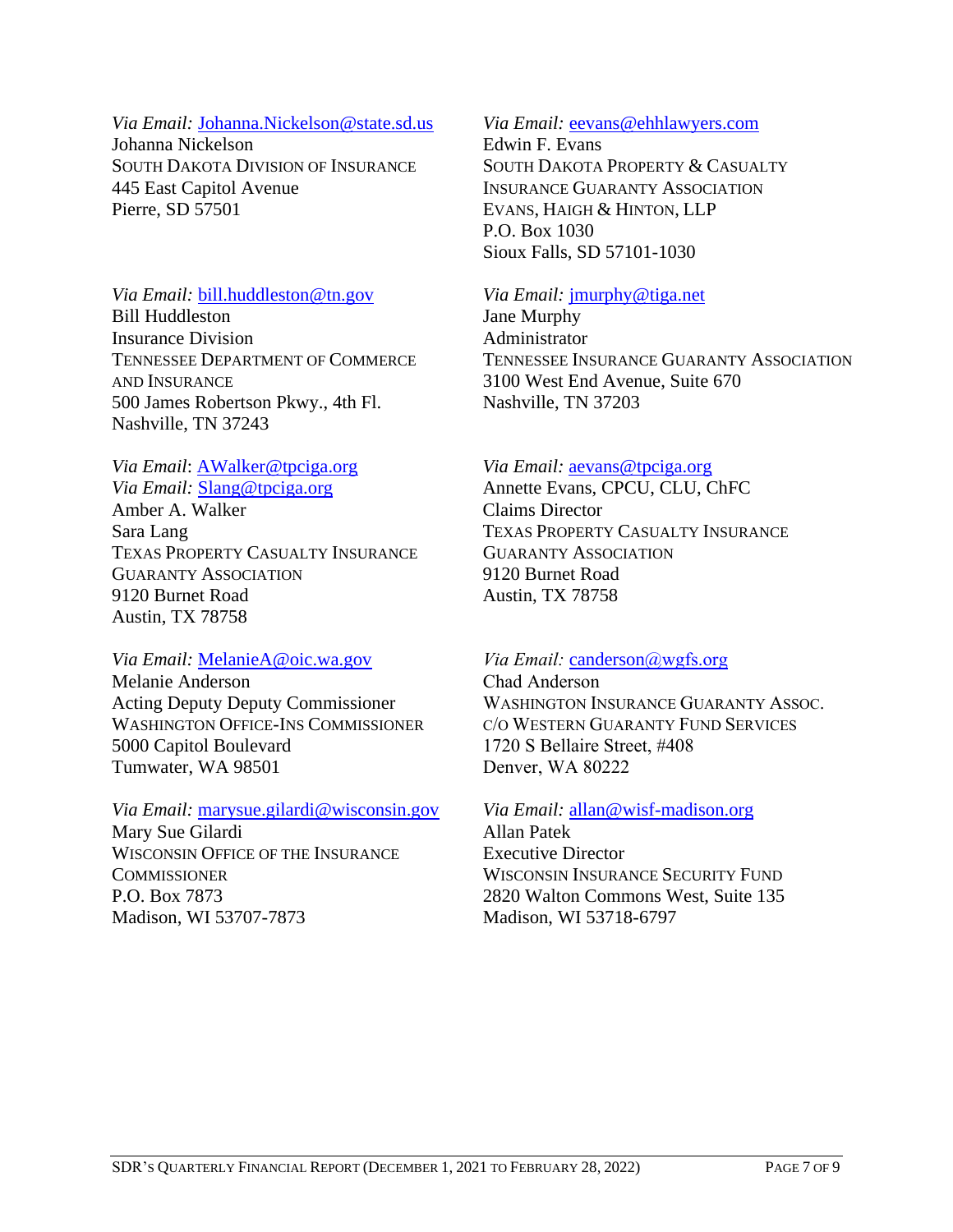#### *Via Email:* [jamie.o.taylor@wv.gov](mailto:jamie.o.taylor@wv.gov)

Jamie Taylor WEST VIRGINIA INSURANCE COMMISSION P.O. Box 50540 Charleston, WV 25305-0540

## *Via Email:* [jblatt@ncigf.org](mailto:jblatt@ncigf.org)

John Blatt THE NATIONAL CONFERENCE OF INSURANCE GUARANTY FUNDS 300 North Meridian St., Suite 1020 Indianapolis, IN 46204 *Via First Class Mail* INTERNAL REVENUE SERVICE Special Procedures Branch 300 East 8th Street, Suite 352 Mail Stop 5026AUS Austin, TX 78701

*Via Email:* [hancock@amhfirm.com](mailto:hancock@amhfirm.com) *Via Email:* [wallace@amhfirm.com](mailto:wallace@amhfirm.com) Julia Hancock Tonya Wallace, Financial Director ANDERSON, MURPHY & HOPKINS 400 W. Capitol Avenue, Suite 2400 Little Rock, AR 72201

*Via Email:* [pmc@madisonlaw.com](mailto:pmc@madisonlaw.com) Paul M. Cash MADISON, MROZ, STEINMAN & DEKLEVA, P.A. 201 3rd Street NW, Suite 1600 Albuquerque, NM 87102

*Via Email:* [mail@holealvarez.com](mailto:mail@holealvarez.com) Ronald G. Hole HOLE & ALVAREZ, LLP Water Tower Centre 612 W. Nolana, Suite 370 McAllen, TX 78504

# *Via Email:* [sonni.peterson@ohioga.org](mailto:sonni.peterson@ohioga.org)

Sonni Peterson President WEST VIRGINIA INSURANCE GUARANTY **ASSOCIATION** 5005 Horizons Drive, Suite 200 Columbus, OH 46220

*Via First Class Mail* INTERNAL REVENUE SERVICE Centralized Insolvency Operation P.O. Box 7346 Philadelphia, PA 19101-7346

## *Via e-Service:* [anthony@icenoglefirm.com](mailto:anthony@icenoglefirm.com) Anthony Icenogle ICENOGLE & BOGGINS, P.L.L.C. 6907 N. Capital of Texas Hwy., Ste 220 Austin, Texas 78731 *Counsel for Shareholders*

*Via Email:* [mroth@eichhorn-law.com](mailto:mroth@eichhorn-law.com)

Michael Roth EICHHORN & EICHHORN, LLP 9101 North Wesleyan Road, Ste 401 Indianapolis, IN 46268

*Via Email:* [kwildenfels@bluewilliams.com](mailto:kwildenfels@bluewilliams.com) Karen Wildenfels

BLUE WILLIAMS, LLP 3421 North Causeway Blvd. Metairie, LA 70002

## *Via Email:* [pamstutz@scottdoug.com](mailto:pamstutz@scottdoug.com)

Paige Arnette Amstutz SCOTT, DOUGLASS & MCCONNICO, LLP 303 Colorado Street, Suite 2400 Austin, TX 78701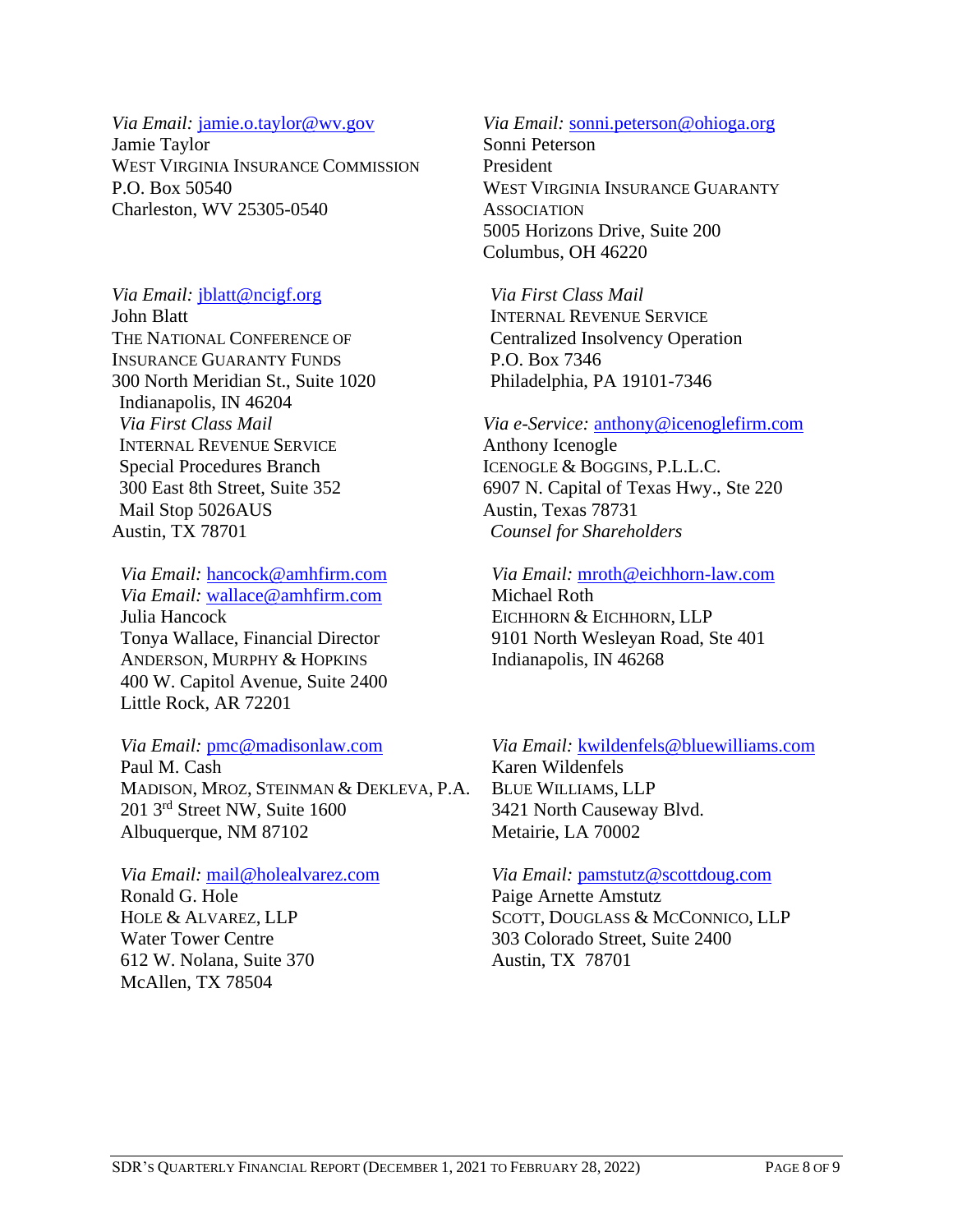*Via Email:* [chris@getclawfirm.com](mailto:chris@getclawfirm.com)

*Via Email:* [sherra@getclawfirm.com](mailto:sherra@getclawfirm.com) Chris Tardio GIDEON, ESSARY TARDIO & CARTER, PLC 315 Deaderick Street, Ste 1100 Nashville, TN 37238

*Via Email:* [swoodley@grgpc.com](mailto:swoodley@grgpc.com) Stephen R. Woodley GRAY, RITTER & GRAHAM, P.C. 701 Market Street, Suite 800 St. Louis, Missouri 63101

*Via Email:* [mgrumley@kentuckylawyers.com](mailto:mgrumley@kentuckylawyers.com) *Via Email:* [acain@kentuckylawyers.com](mailto:acain@kentuckylawyers.com) Miller Grumley Adrienne Cain BRADLEY, FREED & GRUMLEY, P.S.C 1634 Broadway Paducah, KY 42002

#### *Via Email:* [elilly@shumanlaw.com](mailto:elilly@shumanlaw.com)

Emily Lilly SHUMAN, MCCUSKEY & SLICER, PLLC Suite 200, 1411 Virginia Street, East Post Office Box 3953 Charleston, WV 25339

*Via Email:* [bmalkmus@malkmuslaw.com](mailto:bmalkmus@malkmuslaw.com) Brian Malkmus MALKMUS LAW FIRM 305 Park Central W Springfield, MO 65806

*Via Email:* [rjones@flahertylegal.com](mailto:rjones@flahertylegal.com)

Richard D. Jones, Esquire FLAHERTY SENSABAUGH BONASSO 200 Capitol Street Charleston, WV 25301

*/s/ Greg Pierce*

Gregory A. Pierce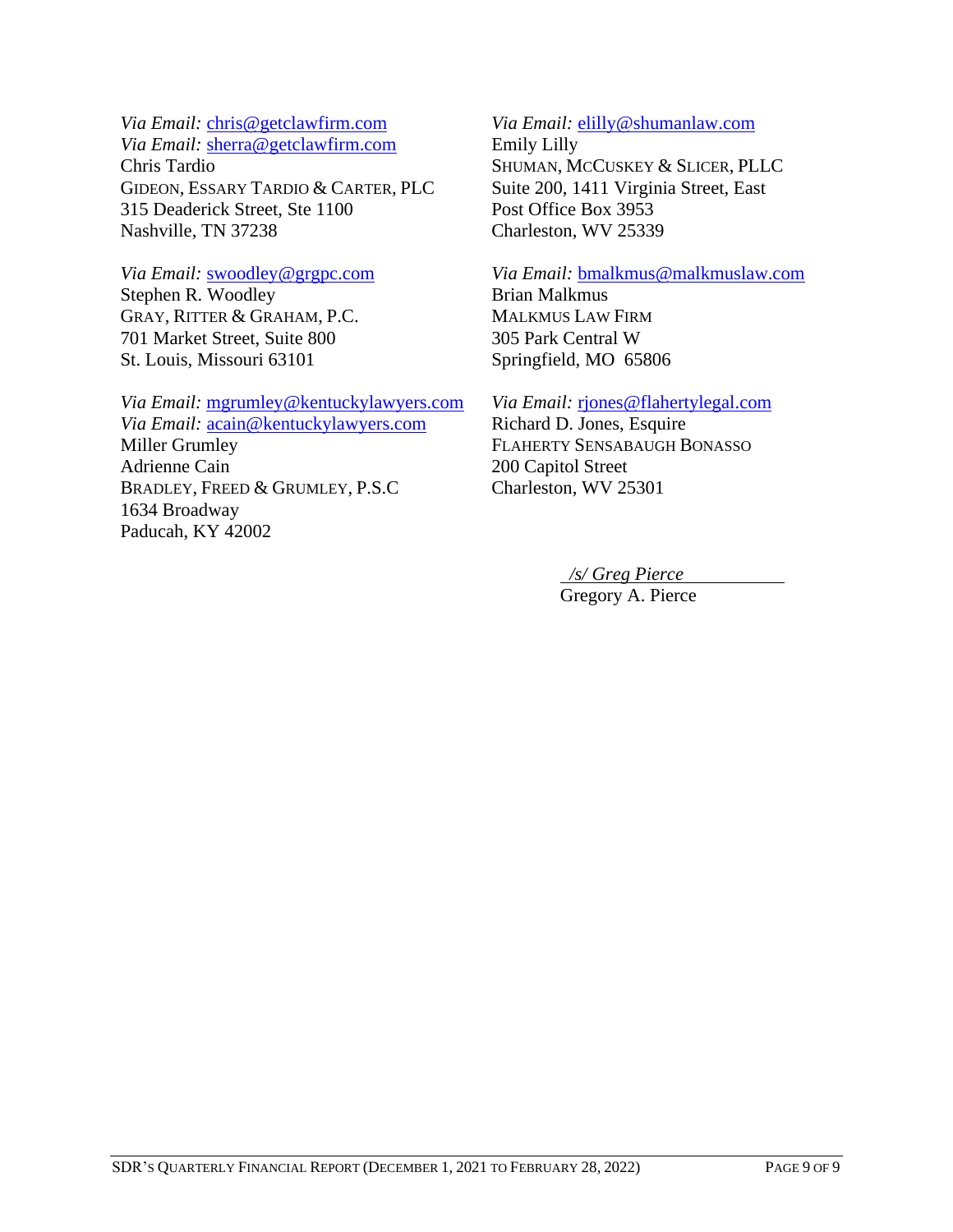#### **Capson Physicians Insurance Company Statement of Expenses**

#### **For Period Ending 02/28/22**

|                                       | Total<br><b>Dec</b> | Total<br>Jan     | <b>Total</b><br>Feb | Total<br>Quarter   |
|---------------------------------------|---------------------|------------------|---------------------|--------------------|
| <b>SDR</b>                            |                     |                  |                     |                    |
|                                       |                     |                  |                     |                    |
| Cantilo & Bennett, LLP                |                     |                  |                     |                    |
| Partner/Attorney                      | 14,234.00           | 19,998.00        | 16,720.00           | 50,952.00          |
| Partner/Attorney                      | 14,080.00           | 16,018.20        | 11,484.00           | 41,582.20          |
| Partner/Attorney                      | 462.00              | 220.00           | 220.00              | 902.00             |
| Associate                             | 14,008.00           | 14,620.00        | 15,895.00           | 44,523.00          |
| Associate<br>Associate                | 2,516.00            | 8,840.00         | 5,321.00            | 16,677.00          |
| Legal Assistant                       | 187.00<br>0.00      | 2,295.00<br>0.00 | 629.00<br>110.50    | 3,111.00<br>110.50 |
| Expenses                              | 11.66               | 0.00             | 698.67              | 710.33             |
| <b>Total SDR Billing</b>              | 45,498.66           | 61,991.20        | 51,078.17           | 158,568.03         |
|                                       |                     |                  |                     |                    |
| <b>SDR Subcontractors - Legal</b>     |                     |                  |                     |                    |
| <b>Inquest Resources</b>              |                     |                  |                     |                    |
| Paralegal                             | 56.00               | 184.00           | 24.00               | 264.00             |
| Receivership Specialist I             | 112.00              | 56.00            | 40.00               | 208.00             |
| Receivership Specialist II            | 20.00               | 45.00            | 25.00               | 90.00              |
| Receivership Specialist II/Travel     | 0.00                | 0.00             | 12.50               | 12.50              |
| Expenses                              | 0.00                | 2.50             | 10.06               | 12.56              |
| <b>Total Billing</b>                  | 188.00              | 287.50           | 111.56              | 587.06             |
| Greg Pierce-Attorney at Law           |                     |                  |                     |                    |
| Attorney                              | 1,900.00            | 7,600.00         | 4.400.00            | 13,900.00          |
| <b>Expenses</b>                       | 3.33                | 0.00             | 0.00                | 3.33               |
| <b>Total Billing</b>                  | 1,903.33            | 7,600.00         | 4,400.00            | 13,903.33          |
| <b>Total Legal Subcontractors</b>     | 2,091.33            | 7,887.50         | 4,511.56            | 14,490.39          |
|                                       |                     |                  |                     |                    |
| <b>SDR Subcontractors - Other</b>     |                     |                  |                     |                    |
| Petrosewicz & Company, Inc.           |                     |                  |                     |                    |
| Accountant-Principal/ C.P.A.          | 522.00              | 1,350.00         | 810.00              | 2,682.00           |
| <b>Staff Accountant</b>               | 1,071.00            | 1,113.00         | 1,050.00            | 3,234.00           |
| <b>Staff Accountant</b>               | 126.00              | 42.00            | 21.00               | 189.00             |
| Expenses                              | 76.57               | 59.20            | 33.74               | 169.51             |
| <b>Total Billing</b>                  | 1,795.57            | 2,564.20         | 1,914.74            | 6,274.51           |
| <b>EMKAY Associates</b>               |                     |                  |                     |                    |
| Claims and IT                         | 1.140.00            | 1,624.50         | 2,166.00            | 4,930.50           |
| <b>Expenses</b>                       | 0.00                | 0.00             | 0.00                | 0.00               |
| <b>Total Billing</b>                  | 1,140.00            | 1,624.50         | 2,166.00            | 4,930.50           |
| <b>Milford Consulting</b>             |                     |                  |                     |                    |
| Receivership Specialist I             | 9,100.00            | 10,948.00        | 10,262.00           | 30,310.00          |
| Reinsurance Specialist                | 4,650.00            | 2,987.50         | 1,762.50            | 9,400.00           |
| Receivership Specialist III           | 2,898.00            | 3,672.00         | 4,212.00            | 10,782.00          |
| Receivership Specialist II            | 1,391.50            | 1,840.00         | 759.00              | 3,990.50           |
| Receivership Specialist III           | 1,368.00            | 1,233.00         | 1,728.00            | 4,329.00           |
| <b>IT Specialist</b>                  | 1,083.00            | 2,147.00         | 1,035.50            | 4,265.50           |
| Expenses                              | 57.71               | 60.76            | 56.76               | 175.23             |
|                                       | 20,548.21           | 22,888.26        | 19,815.76           | 63,252.23          |
| <b>Total Other SDR Subcontractors</b> | 23,483.78           | 27,076.96        | 23,896.50           | 74,457.24          |

**R-561**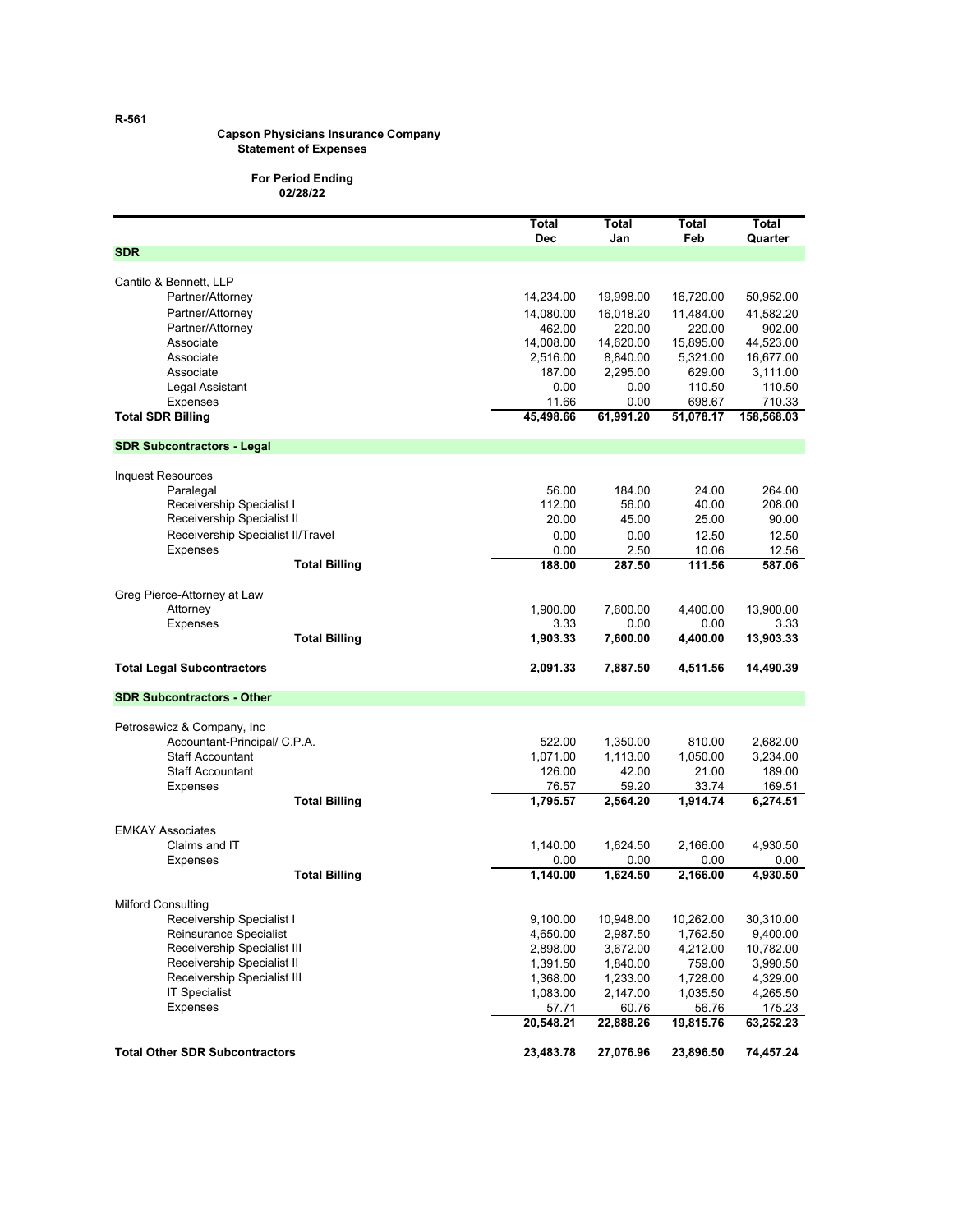#### **Capson Physicians Insurance Company Statement of Expenses**

#### **For Period Ending 02/28/22**

|                                                             | Total<br><b>Dec</b> | Total<br>Jan | Total<br>Feb | Total<br>Quarter |
|-------------------------------------------------------------|---------------------|--------------|--------------|------------------|
| <b>Receivership Service Providers</b>                       |                     |              |              |                  |
|                                                             |                     |              |              |                  |
| Epig-Garretson-Federal Waiver Research                      | 0.00                | 687.50       | 0.00         | 687.50           |
| Echo Ridge Partners iCat Maintenance                        | 2,083.00            | 2,083.00     | 2,083.00     | 6,249.00         |
| <b>MylTpros</b>                                             | 4.674.93            | 4,674.93     | 4,674.94     | 14,024.80        |
| Rackspace-Email service                                     | 324.49              | 324.49       | 324.49       | 973.47           |
| Inventory/Moving/Storage-Safesite                           | 85.00               | 85.00        | 85.00        | 255.00           |
| IMA, Inc SDR Bond                                           | 0.00                | 1,200.00     | 0.00         | 1,200.00         |
| Pay Pal Charges-Verification receipts                       | 12.00               | 19.41        | 15.92        | 47.33            |
| <b>Chase Bank Operating Fees</b>                            | 160.37              | 165.37       | 160.37       | 486.11           |
| <b>Operating Account Bank Fees</b>                          | 45.00               | 15.00        | 30.00        | 90.00            |
| Texas Treasury-Non Restricted                               | 0.00                | 0.00         | 0.00         | 0.00             |
| <b>Total Other</b>                                          | 7,384.79            | 9,254.70     | 7,373.72     | 24,013.21        |
|                                                             |                     |              |              |                  |
| <b>Sub-Total SDR, Subcontractor &amp; Provider Expenses</b> |                     |              |              |                  |
|                                                             |                     |              |              |                  |
| <b>Sub-Total SDR, Subcontractor &amp; Provider Expenses</b> | 78,458.56           | 106,210.36   | 86,859.95    | 271,528.87       |
| <b>Liquidation Oversight Allocation</b>                     |                     |              |              |                  |
| <b>RLO Allocation</b>                                       | 5.582.43            | 4.593.65     | 5.813.86     | 15,989.94        |
| Special Master's Fees                                       | 0.00                | 158.66       | 0.00         | 158.66           |
| <b>Total RLO &amp; SM Expense</b>                           | 5.582.43            | 4,752.31     | 5.813.86     | 16,148.60        |
| <b>Total Expenses</b>                                       | 84.040.99           | 110,962.67   | 92,673.81    | 287,677.47       |

**R-561**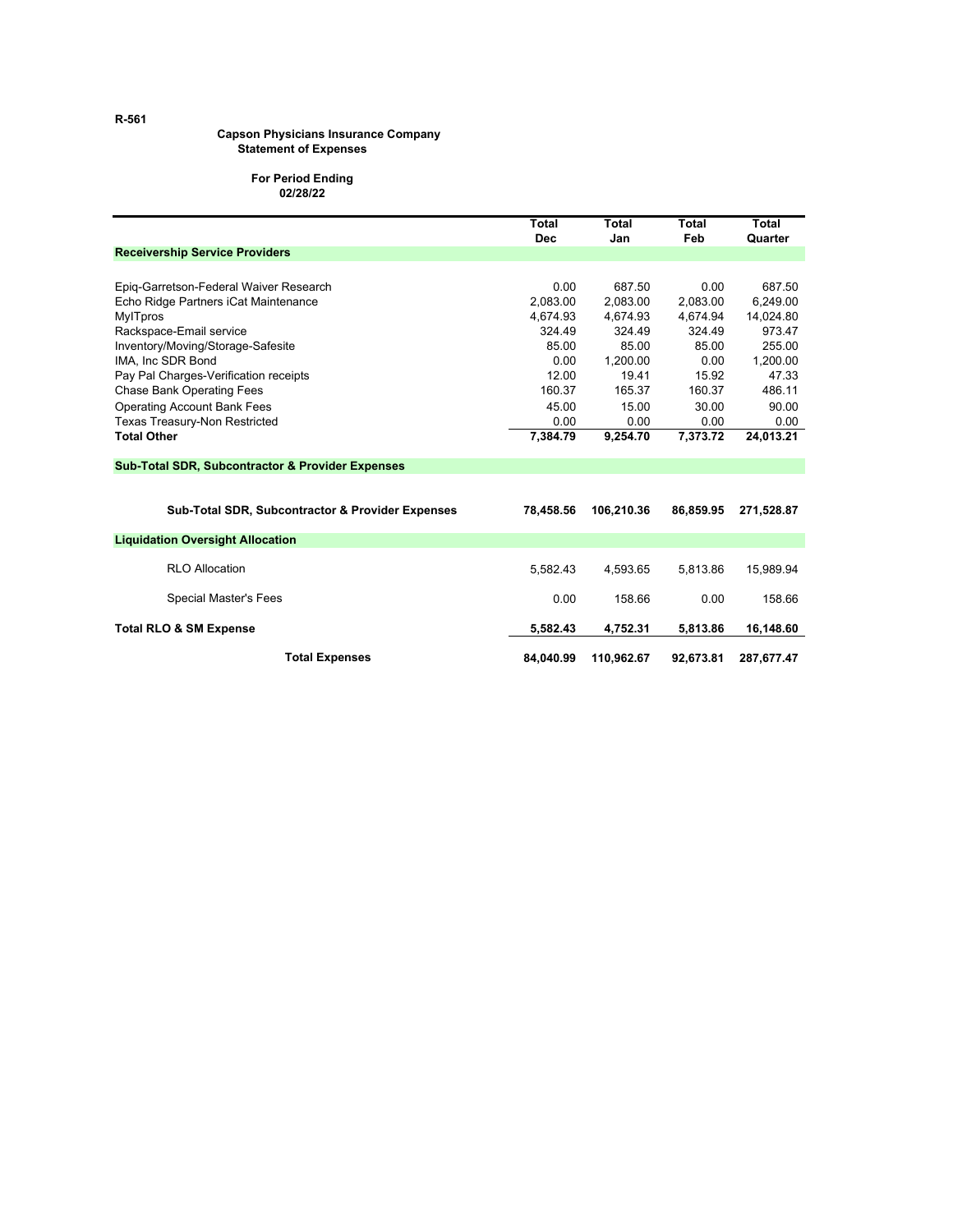#### **R-561 Capson Physicians Insurance Company Statement of Net Assets**

## **For the Period Ending 02/28/22**

**Line 02/28/22**

| Cash                |                                                                                                                                                 |            |
|---------------------|-------------------------------------------------------------------------------------------------------------------------------------------------|------------|
|                     | 1 Cash                                                                                                                                          |            |
|                     | Cash - Unrestricted                                                                                                                             | 4,404,329  |
|                     | <b>APF Funds (Loan proceeds)</b>                                                                                                                |            |
| Investments         |                                                                                                                                                 |            |
|                     | 2 Short-Tem Investments                                                                                                                         |            |
|                     | 3 Bonds                                                                                                                                         |            |
|                     | 4 Stocks - Preferred & Common                                                                                                                   |            |
|                     | 5 Investments in Subsidiaries, Controlled or Affiliated Entities                                                                                |            |
|                     | 6 Mortgage Loans                                                                                                                                |            |
|                     | <b>7</b> Real Estate                                                                                                                            |            |
|                     | 8 Policy Loans                                                                                                                                  |            |
|                     | 9 Other Invested Assets                                                                                                                         |            |
|                     | <b>Restricted Assets</b>                                                                                                                        |            |
|                     | 10 Statutory Deposits                                                                                                                           |            |
|                     | 11 Funds held by or deposited with Reinsured Companies                                                                                          |            |
|                     | 12 Restricted - Other                                                                                                                           |            |
|                     | Funds Held for Others - Granite State Insurance Co (Draw Down on LOC)<br>Funds Held for Others - Texas Treasury Acct-Granite State Insurance Co |            |
|                     | Funds Held for Others - PCF Surcharge Refunds                                                                                                   | 23,354     |
|                     | <b>Reinsurance Receivable</b>                                                                                                                   |            |
|                     | 13 Reinsurance Recoverables on Paid Losses & LAE (net of allowance)                                                                             | 0          |
|                     | 14 Reinsurance Recoverables on Unpaid Losses & LAE (net of allowance)                                                                           | $\Omega$   |
|                     | 15 Reinsurance Recoverables on UEP & Contingent Commissions                                                                                     |            |
|                     | <b>Other Receivables</b>                                                                                                                        |            |
|                     | 16 Salvage & Subrogation Recoveries                                                                                                             |            |
|                     | 17 Premiums Due from Agents & Policyholders                                                                                                     | 0          |
|                     | 18 Receivable from Parents, Subsidiaries & Affiliates-Agents Balances                                                                           |            |
|                     | 19 Receivable from Guaranty Associations - Early Access Payments                                                                                | 6,939,545  |
|                     | 20 Other Receivables                                                                                                                            |            |
|                     | Due from Ag Workers-Charter Sale                                                                                                                |            |
|                     | Eshares Inc-Unauthorized Debit to be reimbursed                                                                                                 |            |
| <b>Other Assets</b> |                                                                                                                                                 |            |
|                     | <b>21 FF&amp;E</b>                                                                                                                              |            |
|                     | 22 Other Assets                                                                                                                                 | 4,534      |
|                     |                                                                                                                                                 |            |
|                     |                                                                                                                                                 |            |
|                     | <b>Total Assets</b>                                                                                                                             | 11,371,762 |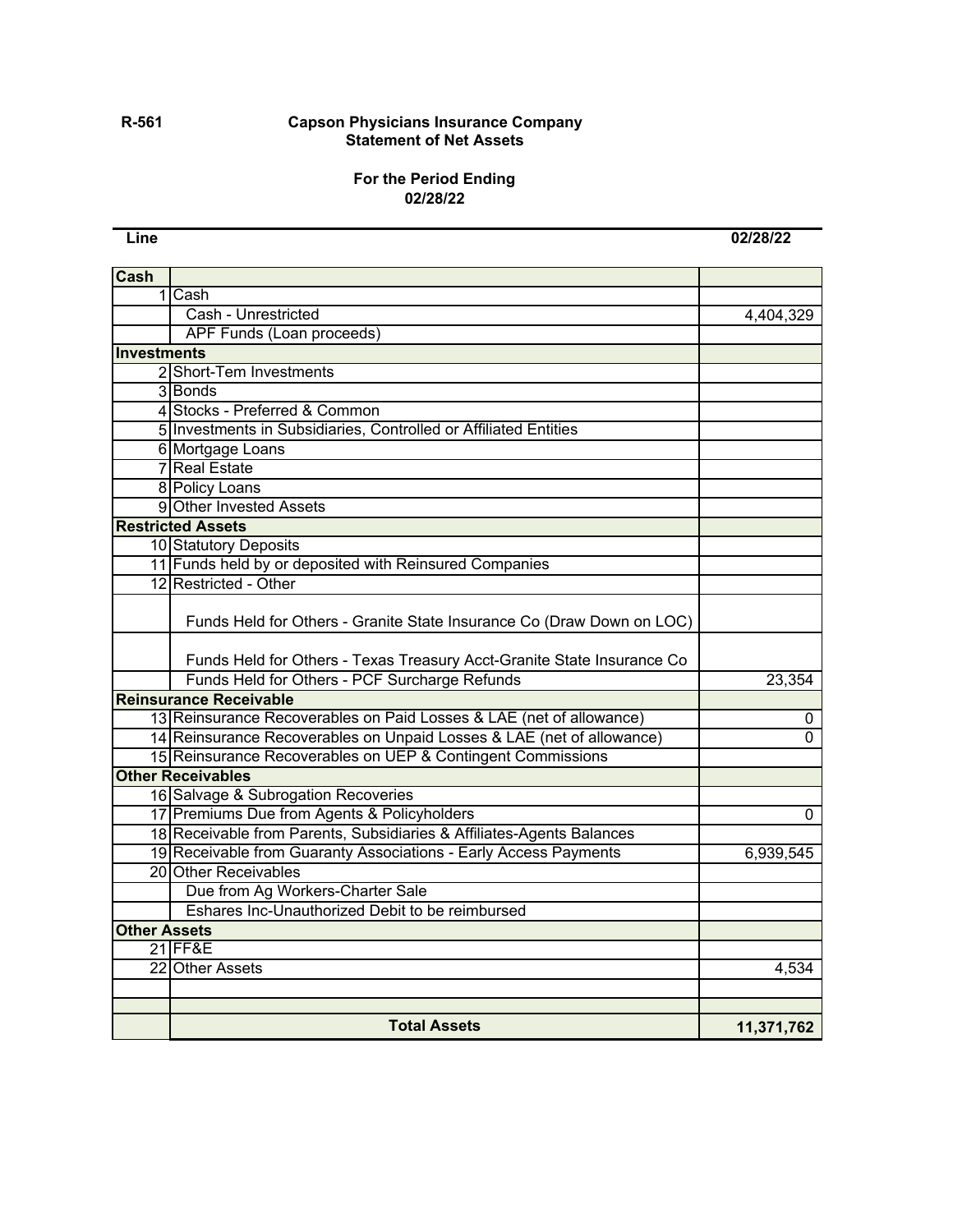#### **R-561 Capson Physicians Insurance Company Statement of Net Assets**

#### **For the Period Ending 02/28/22**

## **NOTES** Ref No. 13 Reinsurance Recoverables on Paid Losses 440,562 Allowance for Uncollectible (440,562) Net Amount  $\overline{0}$ 14 Reinsurance Recoverables on Unpaid Losses & LAE-Gross 5,590,723 Allowance for Uncollectible (5,590,723) Net Amount  $\overline{0}$ 17 Premiums Receivable 66,665 Amounts Due From Agents-Unearned Commissions 2,421 Allowance for Uncollectible (69,086) Net Amount  $\overline{0}$ 22 Other Assets are as follows: Prepaid Expenses 140,650 Allowance for Uncollectible Amounts (140,650) Policy Admin Software 60,124 Allowance for Uncollectible Amounts (60,124) New Mexico Ancillary Receiver Gross 80,000 and 1990 and 1990 and 1990 and 1990 and 1990 and 1990 and 1990 and 1 Allowance for Uncollectible (80,000) Oregon Ancillary Receiver Gross 424,250 Allowance for Uncollectible (424,250) Guaranty Fund Assessment<br>
Total 1534<br>
4534<br>
4534<br>
4534 Total 4,534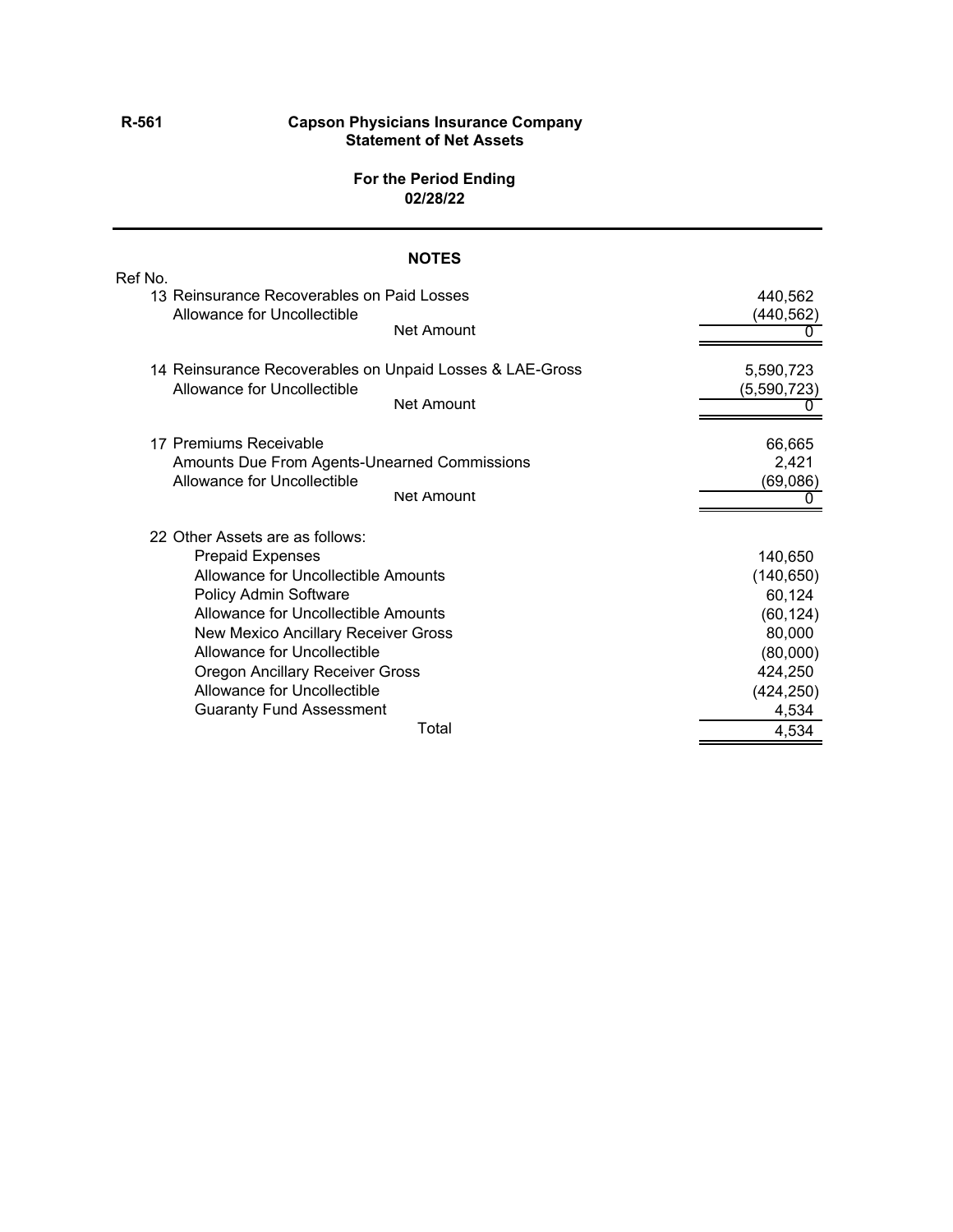#### **R-561 Capson Physicians Insurance Company Changes in Net Assets for the Quarter Ending**

#### **2/28/2022**

| Line                |                                                                       | 11/30/21       | 02/28/22     | Change    |
|---------------------|-----------------------------------------------------------------------|----------------|--------------|-----------|
| Cash                |                                                                       |                |              |           |
|                     | 1 Cash                                                                |                |              |           |
|                     | Cash - Unrestricted                                                   | 4,703,409      | 4,404,329    | (299,080) |
|                     | APF Funds (Loan proceeds)                                             | U              | <sup>n</sup> | 0         |
| <b>Investments</b>  |                                                                       |                |              |           |
|                     | 2 Short-Tem Investments                                               | 0              | 0            | 0         |
|                     | 3 Bonds                                                               | 0              | $\Omega$     | 0         |
|                     | 4 Stocks - Preferred & Common                                         | 0              | 0            | 0         |
|                     | 5 Investments in Subsidiaries, Controlled or Affiliated Entities      | 0              | 0            | 0         |
|                     | 6 Mortgage Loans                                                      | 0              | 0            | 0         |
|                     | <b>7</b> Real Estate                                                  | 0              | $\Omega$     | 0         |
|                     | 8 Policy Loans                                                        | 0              | 0            | 0         |
|                     | 9 Other Invested Assets                                               | $\Omega$       | $\Omega$     | $\Omega$  |
|                     | <b>Restricted Assets</b>                                              |                |              |           |
|                     | 10 Statutory Deposits                                                 | 0              | 0            | 0         |
|                     | 11 Funds held by or deposited with Reinsured Companies                | 0              | $\Omega$     | 0         |
|                     | 12 Restricted - Other                                                 | 0              | 0            | 0         |
|                     | Funds Held at Chase Bank-LOC Collateral                               | 0              | 0            | 0         |
|                     | Funds Held for Others - Granite State Insurance Co (Draw Down on      |                |              |           |
|                     | LOC)                                                                  | 0              | 0            | 0         |
|                     | Funds Held for Others - Texas Treasury Acct-Granite State             |                |              |           |
|                     | Insurance Co                                                          | 0              | 0            |           |
|                     | Funds Held for Others - PCF Surcharge Refunds                         | 23,354         | 23,354       | 0<br>0    |
|                     | <b>Reinsurance Receivable</b>                                         |                |              |           |
|                     | 13 Reinsurance Recoverables on Paid Losses & LAE (net of allowance)   | 0              | $\Omega$     | 0         |
|                     |                                                                       |                |              |           |
|                     | 14 Reinsurance Recoverables on Unpaid Losses & LAE (net of allowance) | 0              | 0            | 0         |
|                     | 15 Reinsurance Recoverables on UEP & Contingent Commissions           | 0              | 0            | 0         |
|                     | <b>Other Receivables</b>                                              |                |              |           |
|                     | 16 Salvage & Subrogation Recoveries                                   | 0              | $\Omega$     | 0         |
|                     | 17 Premiums Due from Agents & Policyholders                           | 0              | 0            | 0         |
|                     | 18 Receivable from Parents, Subsidiaries & Affiliates                 | $\Omega$       | $\Omega$     | 0         |
|                     | 19 Receivable from Guaranty Associations - Early Access Payments      | 7,019,545      | 6,939,545    | (80,000)  |
|                     | 20 Other Receivables                                                  | 0              | 0            | 0         |
|                     | Investment Income Due & Accrued                                       | 0              | $\Omega$     | 0         |
|                     |                                                                       | $\overline{0}$ | $\Omega$     | 0         |
| <b>Other Assets</b> |                                                                       |                |              |           |
|                     | 21 FF&E                                                               | 0              | 0            | 0         |
|                     | 22 Other Assets                                                       | 4,534          | 4,534        | 0         |
|                     |                                                                       |                |              |           |
|                     |                                                                       |                |              |           |
|                     |                                                                       |                |              |           |
|                     | <b>Total Assets</b>                                                   | 11,750,842     | 11,371,762   | (379,080) |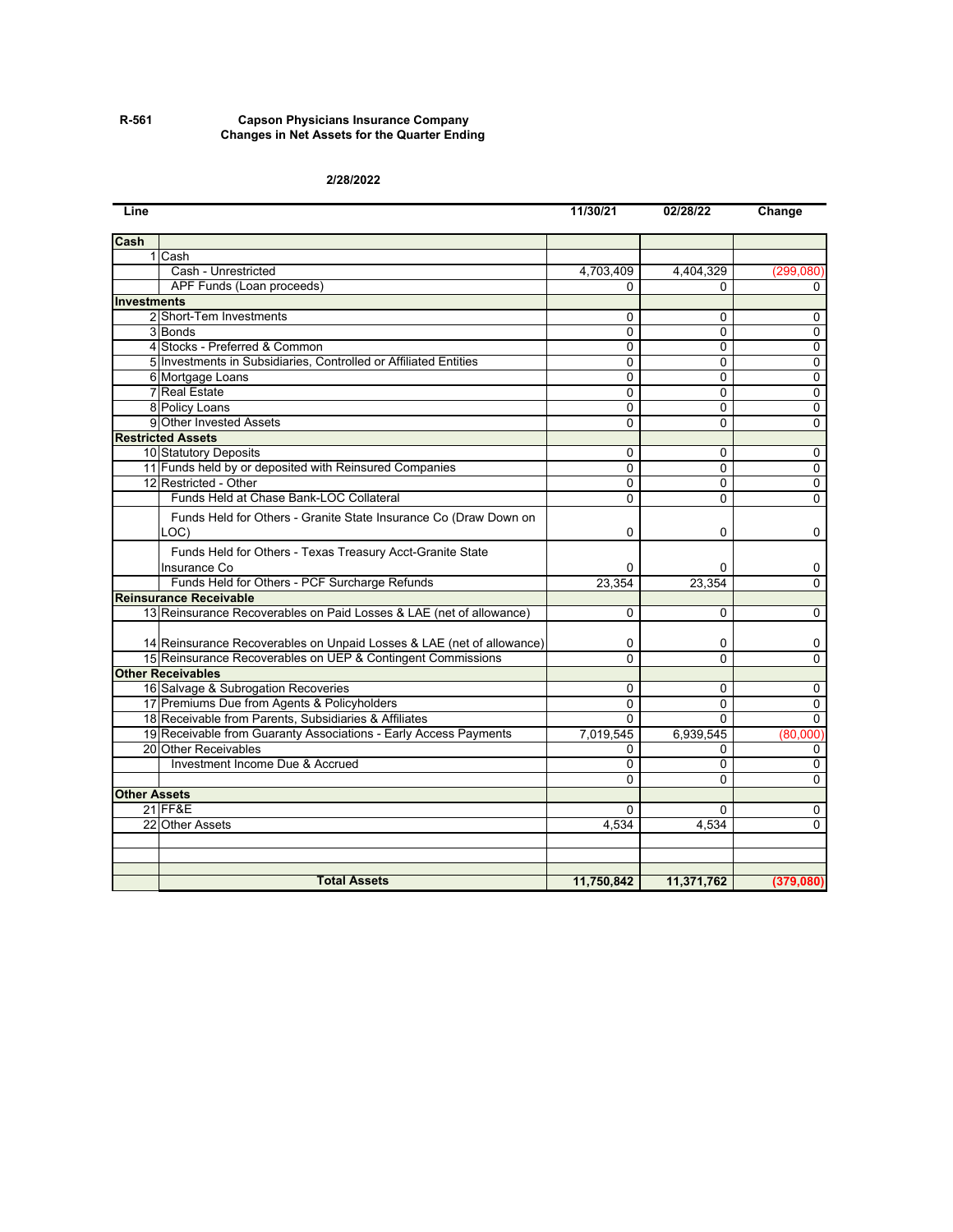#### **R-561 Capson Physicians Insurance Company Statement of Net Liabilities**

#### **For Period Ending 02/28/22**

**Line 02/28/22**

| 1 Secured Claims                                                         |                |
|--------------------------------------------------------------------------|----------------|
| 2 APF Loan                                                               |                |
| 3 Special Deposit Claims                                                 |                |
| <b>Administrative Claims - Class 1</b>                                   |                |
| 4 Administrative Claims - State/Receiver                                 |                |
| Special Deputy Receiver, Subcontractors Fees & Expenses                  | 79,811         |
| <b>Liquidation Oversight</b>                                             | 5,814          |
| <b>Special Master's Fees</b>                                             |                |
| 5 Administrative Claims - Guaranty Assns                                 |                |
| Administrative Expense Paid                                              | 3,105,822      |
| <b>Administrative Expense Reserves</b>                                   |                |
| 6 LAE - Guaranty Assns                                                   |                |
| <b>LAE Paid</b>                                                          | 6,844,030      |
| <b>LAE Reserves</b>                                                      | 3,706,305      |
| <b>Policy Claims - Class 2</b>                                           |                |
| 7 Loss Claims - Guaranty Assns                                           |                |
| Loss Claims Paid                                                         | 8,833,993      |
| <b>Loss Claims Reserves</b>                                              | 8,352,605      |
| 8 Loss Claims - Other                                                    |                |
| <b>Other Loss Claims Paid</b>                                            |                |
| <b>Other Loss Claims Reserves</b>                                        | 22,954,201     |
| 9 LAE - Other                                                            |                |
| 10 Unearned & Advance Premium Claims - GA                                | 1,034,543      |
| 11 Unearned & Advance Premium Claims - Other                             | 254,106        |
| <b>Other Liabilities</b>                                                 |                |
| 12 Class 3 Claims                                                        |                |
| 13 Class 4 Claims                                                        |                |
| 14 Class 5 General Unsecured Creditor Claims                             | 2,390,838      |
| 15 Class 5 Reinsurance Related Unsecured Claims                          | 2,852,078      |
| 16 Class 6 Claims                                                        | 16,993         |
| 17 Class 7 Claims                                                        |                |
| 18 Class 8 Claims                                                        | 75,000         |
| 19 Class 9 Claims                                                        |                |
| 20 Class 10 Interest                                                     |                |
| 21 Class 11 Claims                                                       |                |
| 22 Other Liabilities                                                     | 3,419,118      |
| <b>Total Liabilities</b>                                                 | 63,925,257     |
|                                                                          |                |
| 23 Total Equity/(Deficit) Excess (Deficiency) of Assets over Liabilities | (52, 553, 495) |
|                                                                          |                |
| <b>Total Liabilities &amp; Equity</b>                                    | 11,371,762     |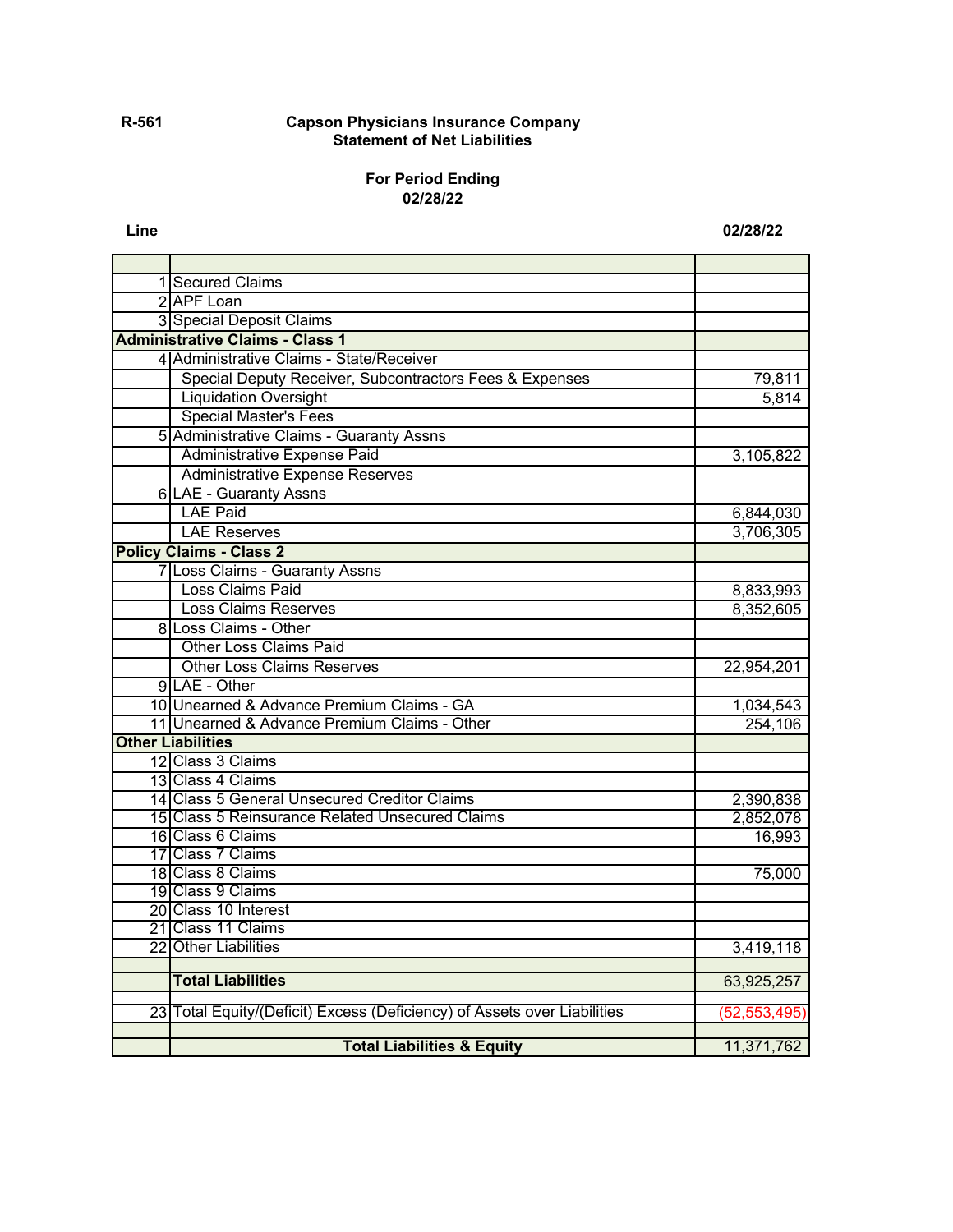#### **R-561 Capson Physicians Insurance Company Statement of Net Liabilities**

#### **For Period Ending 02/28/22**

#### **NOTES**

All amounts recorded based on adjudicated claims unless otherwise specified

Ref. No.

#### *See Accompanying Notes to Financial Statements*

| 14 Class 5 General Unsecured Creditor Claims are as follows:    |           |
|-----------------------------------------------------------------|-----------|
| <b>Agents Commissions Payable</b>                               | 56,887    |
| Unsecured Creditors-POCs received not yet adjudicated           | 29.705    |
| Unsec Creditors-LAE Atty Fees-POCs received not yet adjudicated | 2,304,246 |
| Totals                                                          | 2,390,838 |

#### 22 Other Liabilities are as follows:

| Funds Held for Others-PCF Surcharge Refunds      | 23.354    |
|--------------------------------------------------|-----------|
| Ceded Reinsurance Premium Payables               | 3.343.686 |
| Outstanding Items-Pre Receivership Bank Accounts | 52.078    |
| ⊺otals                                           | 3,419,118 |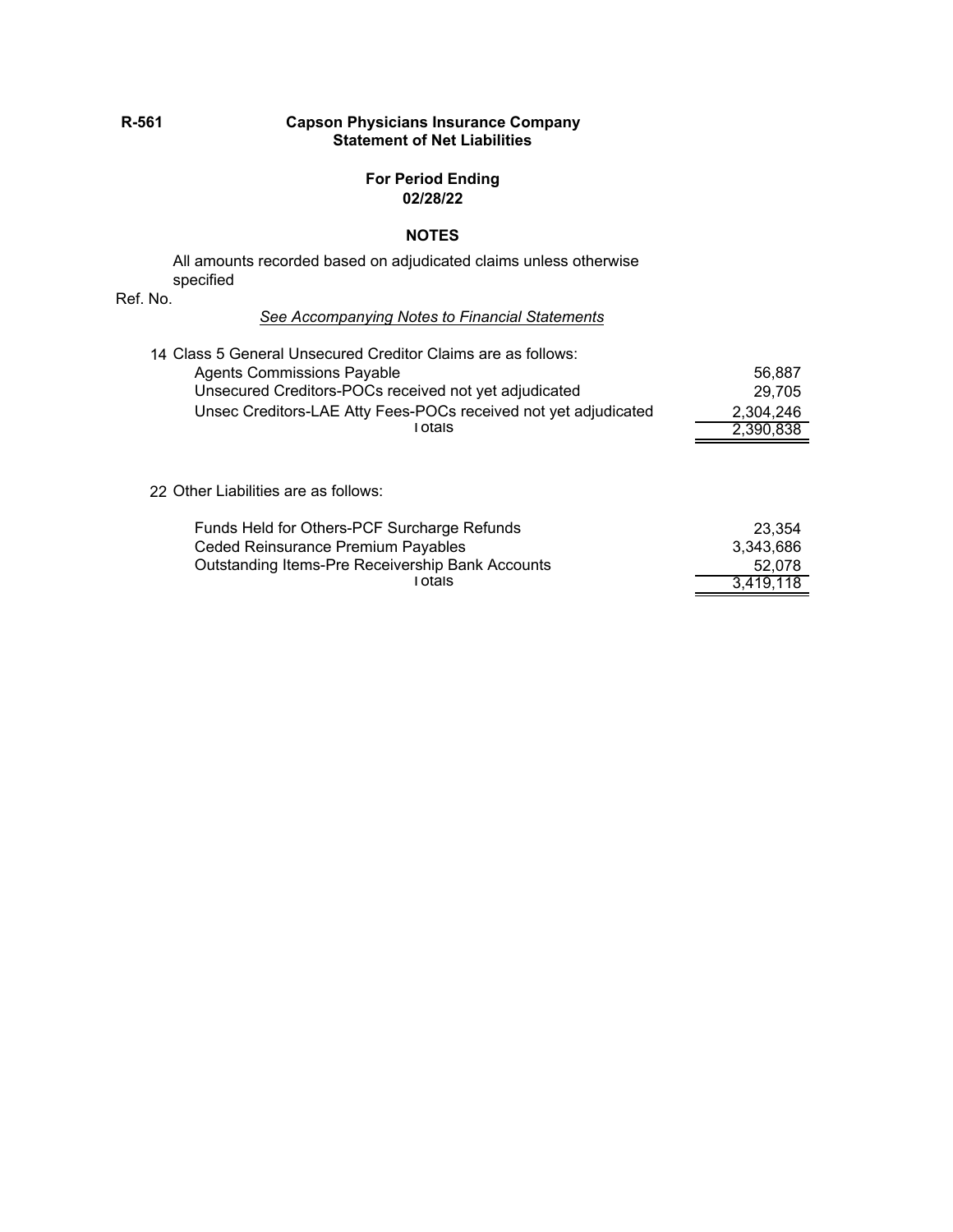#### **R-561 Capson Physicians Insurance Company Changes in Net Liabilities for the Quarter Ending**

#### **2/28/2022**

| Line |                                                                          | 11/30/21       | 02/28/22       | Change         |
|------|--------------------------------------------------------------------------|----------------|----------------|----------------|
|      |                                                                          |                |                |                |
|      | 1 Secured Claims                                                         | 0              | $\Omega$       | $\Omega$       |
|      | 2 APF Loan                                                               | 0              | $\mathbf 0$    | 0              |
|      | 3 Special Deposit Claims                                                 | $\overline{0}$ | $\Omega$       | 0              |
|      | <b>Administrative Claims - Class 1</b>                                   |                |                |                |
|      | 4 Administrative Claims - State/Receiver                                 | 0              | $\Omega$       | 0              |
|      | Special Deputy Receiver, Subcontractors Fees & Expenses                  | 94,908         | 79,811         | (15,097)       |
|      | <b>Liquidation Oversight</b>                                             | 6,266          | 5,814          | (452`          |
|      | <b>Special Master's Fees</b>                                             | 0              | $\Omega$       | 0              |
|      | 5 Administrative Claims - Guaranty Assns                                 | 0              | $\Omega$       | 0              |
|      | Administrative Expense Paid                                              | 3,021,351      | 3,105,822      | 84.471         |
|      | <b>Administrative Expense Reserves</b>                                   | 0              | 0              | 0              |
|      | <b>6 LAE - Guaranty Assns</b>                                            | 0              | $\overline{0}$ | $\Omega$       |
|      | <b>LAE Paid</b>                                                          | 6,229,647      | 6,844,030      | 614,383        |
|      | <b>LAE Reserves</b>                                                      | 4,032,680      | 3,706,305      | (326, 375)     |
|      | <b>Policy Claims - Class 2</b>                                           |                |                |                |
|      | 7 Loss Claims - Guaranty Assns                                           | 0              | 0              | 0              |
|      | Loss Claims Paid                                                         | 7,687,031      | 8,833,993      | 1,146,962      |
|      | <b>Loss Claims Reserves</b>                                              | 9,277,442      | 8,352,605      | (924, 837)     |
|      | 8 Loss Claims - Other                                                    | 0              | $\Omega$       | $\Omega$       |
|      | <b>Other Loss Claims Paid</b>                                            | 0              | $\Omega$       | 0              |
|      | <b>Other Loss Claims Reserves</b>                                        | 24,904,201     | 22,954,201     | (1,950,000)    |
|      | 9 LAE - Other                                                            | 0              | 0              | 0              |
|      | 10 Unearned & Advance Premium Claims - GA                                | 1,031,427      | 1,034,543      | 3,116          |
|      | 11 Unearned & Advance Premium Claims - Other                             | 257,222        | 254,106        | (3, 116)       |
|      | <b>Other Liabilities</b>                                                 |                |                |                |
|      | 12 Class 3 Claims                                                        | 0              | 0              | 0              |
|      | 13 Class 4 Claims                                                        | $\Omega$       | $\Omega$       | 0              |
|      | 14 Class 5 General Unsecured Creditor Claims                             | 2,488,872      | 2,390,838      | (98, 034)      |
|      | 15 Class 5 Reinsurance Related Unsecured Claims                          | 2,852,078      | 2,852,078      | 0              |
|      | 16 Class 6 Claims                                                        | 16,993         | 16,993         | 0              |
|      | 17 Class 7 Claims                                                        | 0              | $\Omega$       | 0              |
|      | 18 Class 8 Claims                                                        | 75,000         | 75,000         | 0              |
|      | 19 Class 9 Claims                                                        | 0              | 0              | $\overline{0}$ |
|      | 20 Class 10 Interest                                                     | 0              | $\Omega$       | $\pmb{0}$      |
|      | 21 Class 11 Claims                                                       | 0              | $\Omega$       | $\overline{0}$ |
|      | 22 Other Liabilities                                                     | 3,419,118      | 3,419,118      | $\overline{0}$ |
|      |                                                                          | 0              | 0              | $\overline{0}$ |
|      |                                                                          | O              | $\Omega$       | 0              |
|      | <b>Total Liabilities</b>                                                 | 65,394,236     | 63,925,257     | (1,468,979)    |
|      |                                                                          |                |                |                |
|      |                                                                          |                |                |                |
|      | 23 Total Equity/(Deficit) Excess (Deficiency) of Assets over Liabilities | (53, 643, 394) | (52, 553, 495) | 1,089,899      |
|      |                                                                          |                |                |                |
|      | <b>Total Liabilities &amp; Equity</b>                                    | 11,750,842     | 11,371,762     | (379,080)      |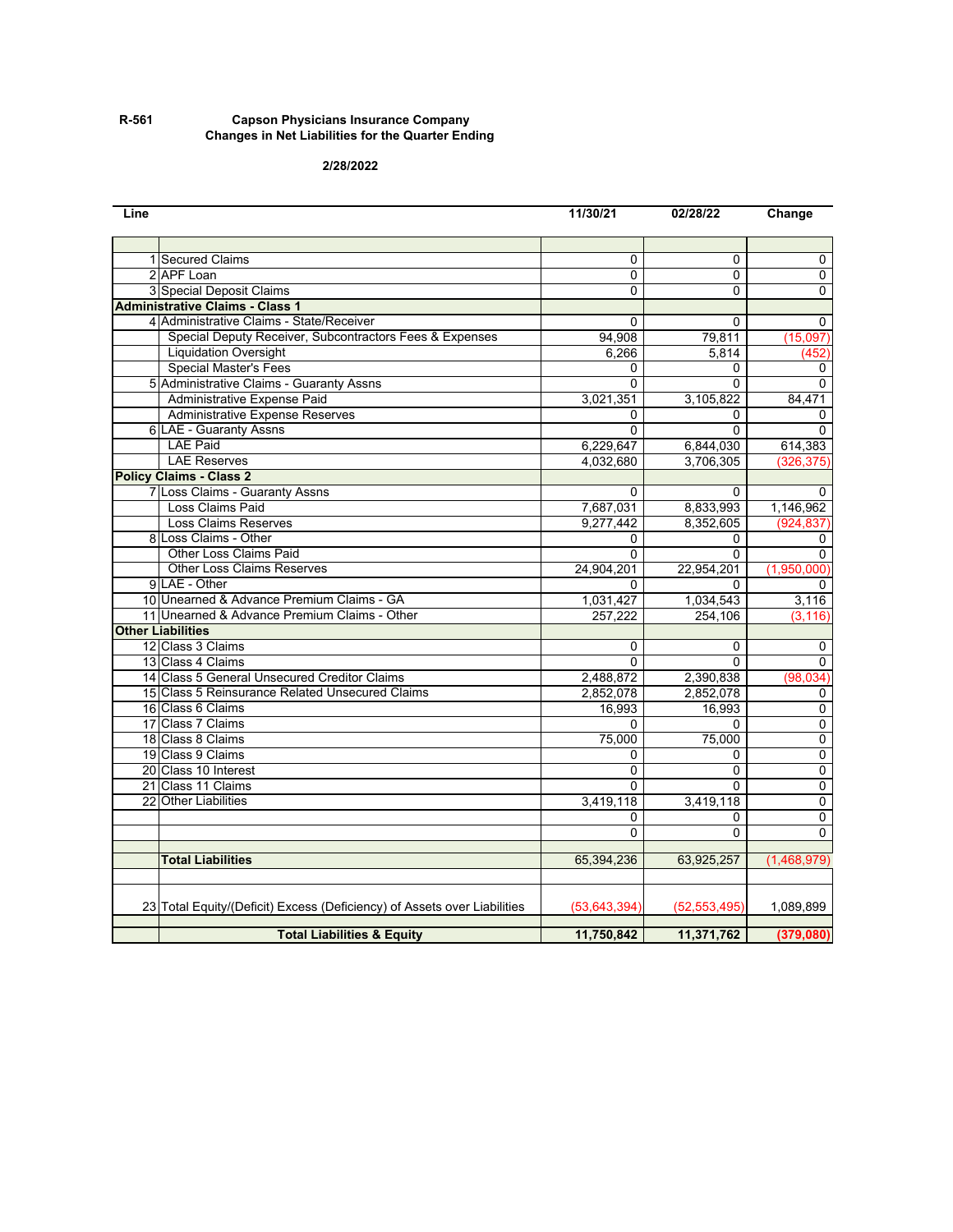#### **R-561 Capson Physicians Insurance Company Sources & Uses of Cash**

#### **For Period Ending 02/28/22**

|                                                     | <b>Qtr Ending</b><br>Feb-22 |
|-----------------------------------------------------|-----------------------------|
| <b>Income</b>                                       |                             |
| <b>Premium Receipts</b>                             | 0                           |
| <b>Agents' Balances Received</b>                    | $\Omega$                    |
| Reinsurance Recoveries                              | 2,165                       |
| Salvage & Subrogation Recoveries                    | 0                           |
| <b>Affiliates Recovery</b>                          | 0                           |
| Settlement/Litigation Recovery                      | 0                           |
| <b>Other Receipts</b>                               | 1,800                       |
| Sale of Real & Personal Property                    | 0                           |
| <b>Investment Sales/Receipts</b>                    | 0                           |
| <b>Other Asset Receipts</b>                         | $\Omega$                    |
| <b>Total Receipts from Assets/Receivables</b>       | 3,965                       |
| Interest & Dividend Receipts, EA Interest           | 0                           |
| Cash Deposit Interest                               | 182                         |
| <b>Total Cash Receipts</b>                          | 4,147                       |
| <b>Disbursements</b>                                |                             |
| <b>SDR Fees &amp; Expenses</b>                      | 164,152                     |
| Subcontractor Legal Fees & Expenses                 | 13,362                      |
| Subcontractor Other Fees & Expenses                 | 85,101                      |
| Non-Subcontractor Fees & Expenses                   | 0                           |
| <b>Other Expenses</b>                               | 24,012                      |
| RLO Fees & Expenses                                 | 16,600                      |
| <b>Total Disbursements for Operations</b>           | 303,227                     |
|                                                     |                             |
| Loss Claims & LAE Expense Payments                  | 0                           |
| Early Access Payments - GA                          | 0                           |
| Refunds & Other Distributions                       | 0                           |
| <b>Total Cash Distributions</b>                     | $\Omega$                    |
| <b>Total Cash Disbursements &amp; Distributions</b> | 303,227                     |
| Net Increase (Decrease) in Cash                     | (299,080)                   |
| <b>Cash at Beginning of Period</b>                  | 4,703,409                   |
| <b>Cash at End of Period</b>                        | 4.404.329                   |